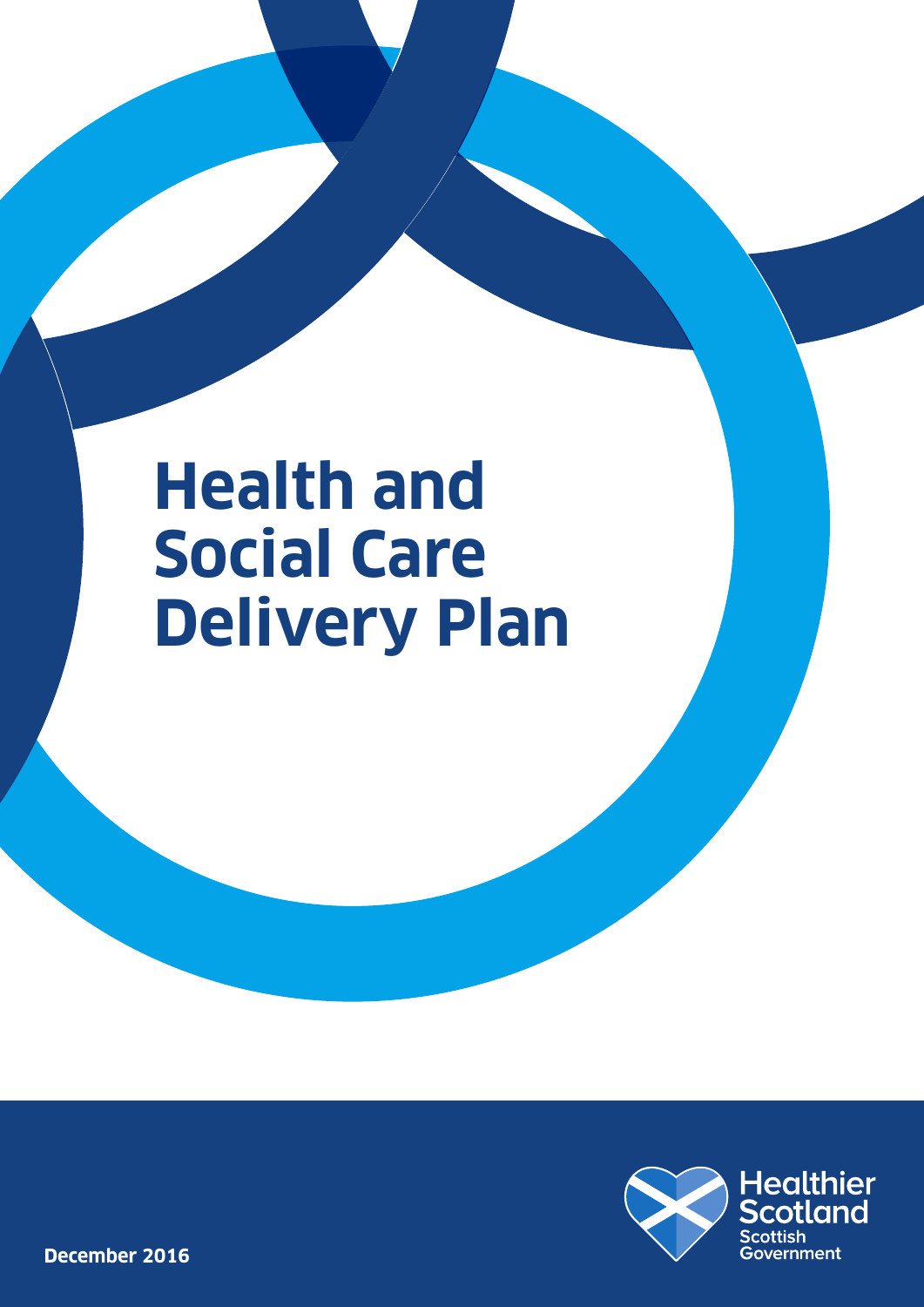| <b>Contents</b>                                                                          | <b>Page</b> |
|------------------------------------------------------------------------------------------|-------------|
| <b>Introduction</b>                                                                      | 3           |
| <b>How Will We Deliver Our Plan?</b>                                                     | $4 - 21$    |
| Better care                                                                              | 4           |
| Better health                                                                            | 5           |
| Better value                                                                             | 6           |
| Health and social care integration                                                       | 7           |
| National Clinical Strategy                                                               | 9           |
| Public health improvement                                                                | 16          |
| NHS Board reform                                                                         | 20          |
| Cross-cutting actions                                                                    | 21          |
| How Will Delivery of Our Plan Be Funded?                                                 | 25          |
| <b>How Will Delivery Be Tracked?</b>                                                     | 26          |
| <b>Appendices</b>                                                                        | $27 - 38$   |
| 1: What Will Be Different in Health and Social Care in Scotland?                         | 27          |
| National Health and Social Care Workforce Plan:<br>2:<br><b>Outline Discussion Paper</b> | 29          |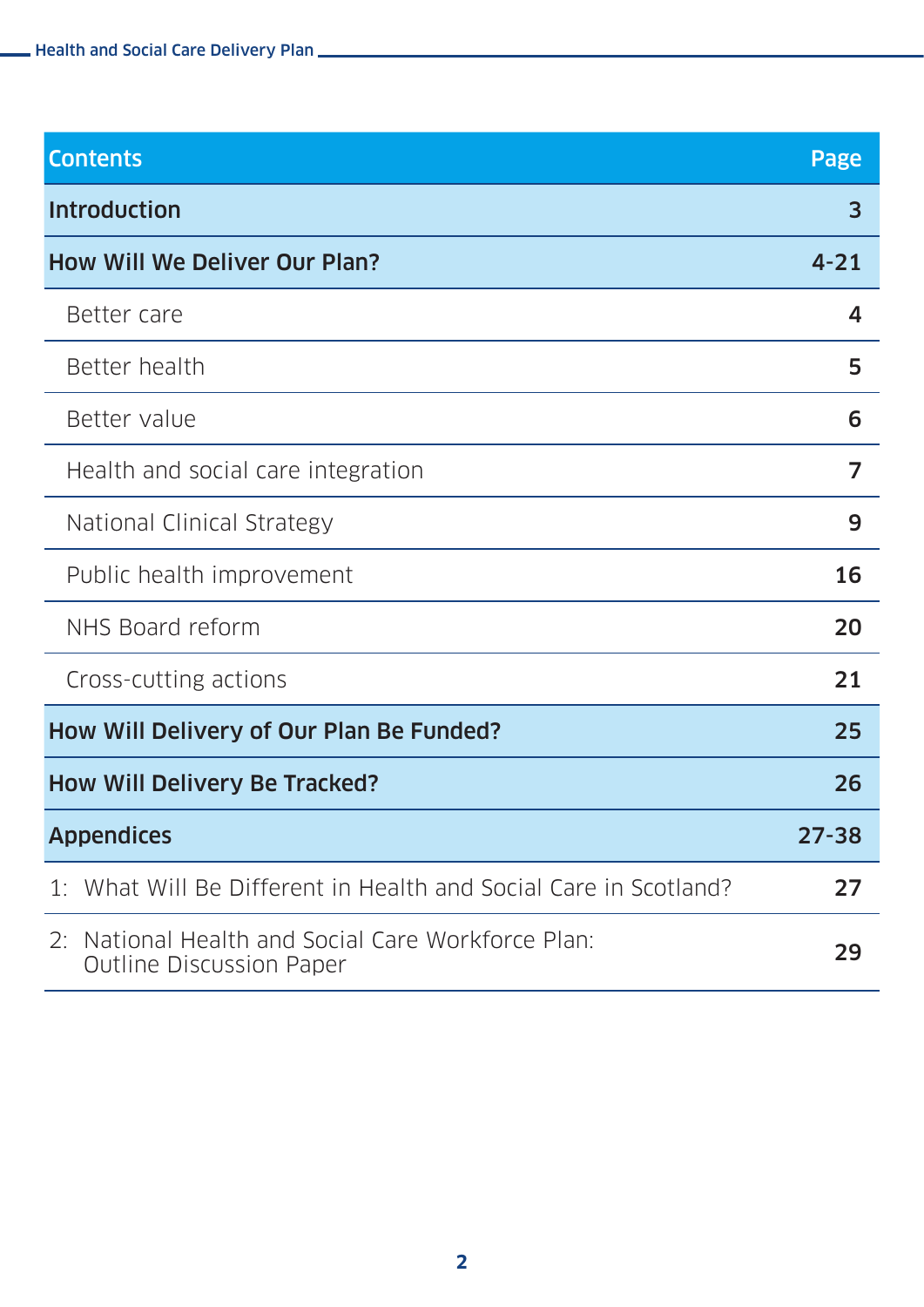## **Introduction**

- 1. Our aim<sup>1</sup> is a Scotland with high quality services, that have a focus on prevention, early intervention and supported self-management. Where people need hospital care, our aim is for day surgery to be the norm, and when stays must be longer, our aim is for people to be discharged as swiftly as it is safe to do so.
- 2. This delivery plan sets out our programme to further enhance health and social care services. Working so the people of Scotland can live longer, healthier lives at home or in a homely setting and we have a health and social care system that:
	- is integrated:
	- focuses on prevention, anticipation and supported self-management;
	- will make day-case treatment the norm, where hospital treatment is required and cannot be provided in a community setting;
	- focuses on care being provided to the highest standards of quality and safety, whatever the setting, with the person at the centre of all decisions; and
	- ensures people get back into their home or community environment as soon as appropriate, with minimal risk of re-admission.
- 3. To realise these aims, we will continue to evolve our health and care services to meet new patterns of care, demand, and opportunities from new treatments and technologies. Since 2007 we have ensured that NHS funding has not only been protected but has increase to record high levels, supporting NHS frontline staffing to substantially increase. There have also been significant improvements in treatment times, reductions in mortality rates, and reductions in healthcare associated infections. As a consequence of these improvements, delivered by committed health and care staff across the country, patient satisfaction has also increased to record highs.
- 4. To meet the changing needs of our nation, investment, while necessary, must be matched with reform to drive further improvements in our services. Our services will increasingly face demands from more people with long-term conditions needing support from health and social care. These challenges were recognised in the Audit Scotland report<sup>2</sup>, NHS in Scotland 2016, and underline the importance of bringing together the different programmes of work to improve health and social care services.

<sup>1</sup> http://www.gov.scot/Topics/Health/Policy/2020-Vision.

<sup>2</sup> [http://www.audit-scotland.gov.uk/report/nhs-in-scotland-2016.](http://www.audit-scotland.gov.uk/report/nhs-in-scotland-2016)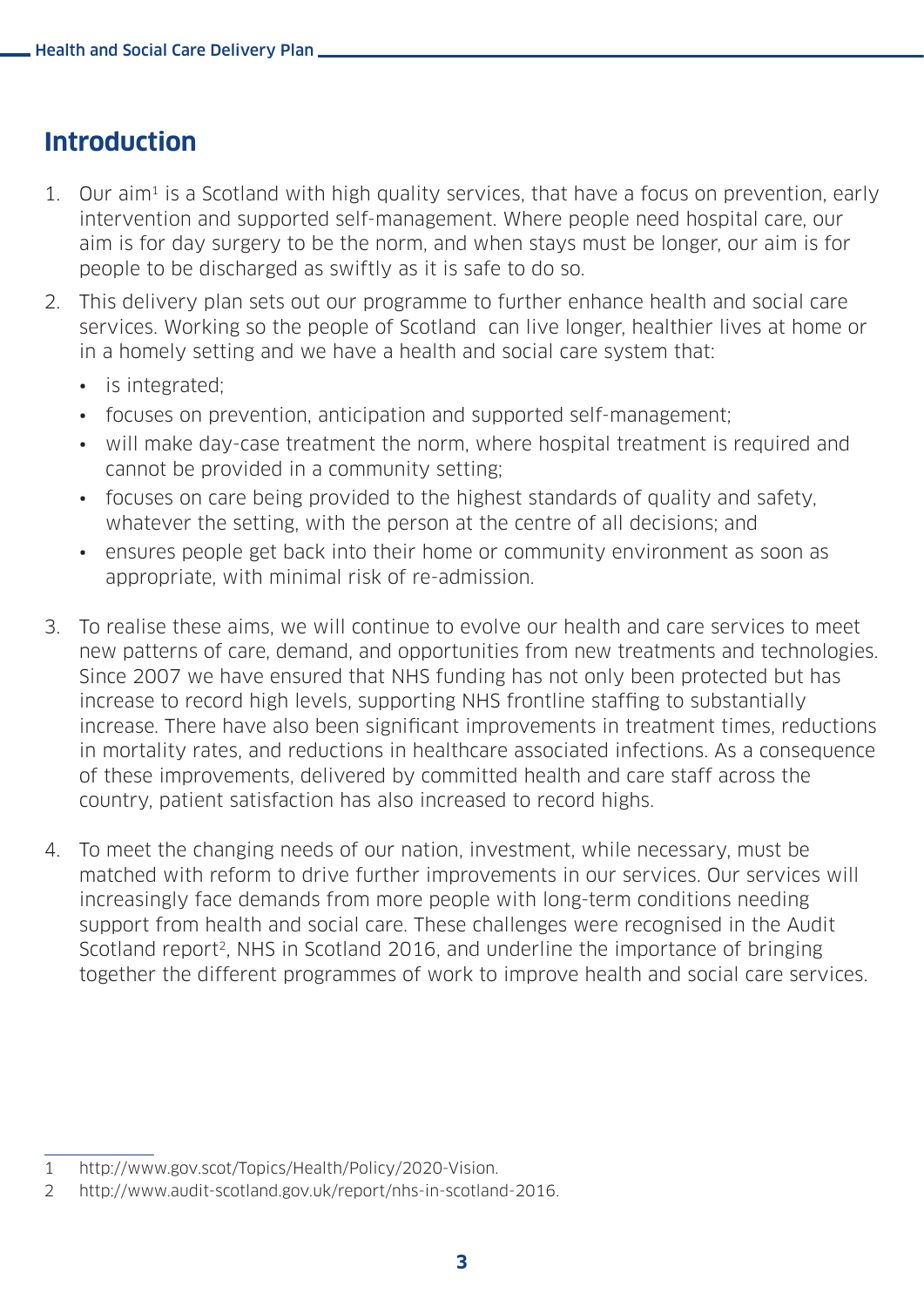5. This plan is not an exhaustive list of all the actions being taken to improve our health and our health and social care system. While it concentrates on health services, our aspirations will only be delivered through a wider focus on the support provided by a range of services. It acknowledges that change must take place at pace and in collaboration with partners across and outside of the public sector, and that partnership working is essential for the planning that will deliver the actions described here.

## **How Will We Deliver Our Plan?**

- 6. This plan will help our health and social care system evolve, building on the excellence of NHS Scotland, recognising the critical role that services beyond the health sector must play and is ultimately fit for the challenges facing us. What that will look like for individuals is described in more detail in **Appendix 1**. We must prioritise the actions which will have the greatest impact on delivery. We will focus on three areas, often referred to as the 'triple aim':
	- we will improve the quality of care for people by targeting investment at improving services, which will be organised and delivered to provide the best, most effective support for all ('better care');
	- we will improve everyone's health and wellbeing by promoting and supporting healthier lives from the earliest years, reducing health inequalities and adopting an approach based on anticipation, prevention and self-management (**'better health**'); and
	- we will increase the value from, and financial sustainability of, care by making the most effective use of the resources available to us and the most efficient and consistent delivery, ensuring that the balance of resource is spent where it achieves the most and focusing on prevention and early intervention (**better value**).

#### Better care

7. We need to ensure that everyone receives the right help at the right time, not just now, but in the years to come as our society continues to change. That requires a change in our approach to medicine and in how and where the services that support our health are delivered. First, we need to move away from services 'doing things' to people to working with them on all aspects of their care and support. People should be regularly involved in, and responsible for, their own health and wellbeing.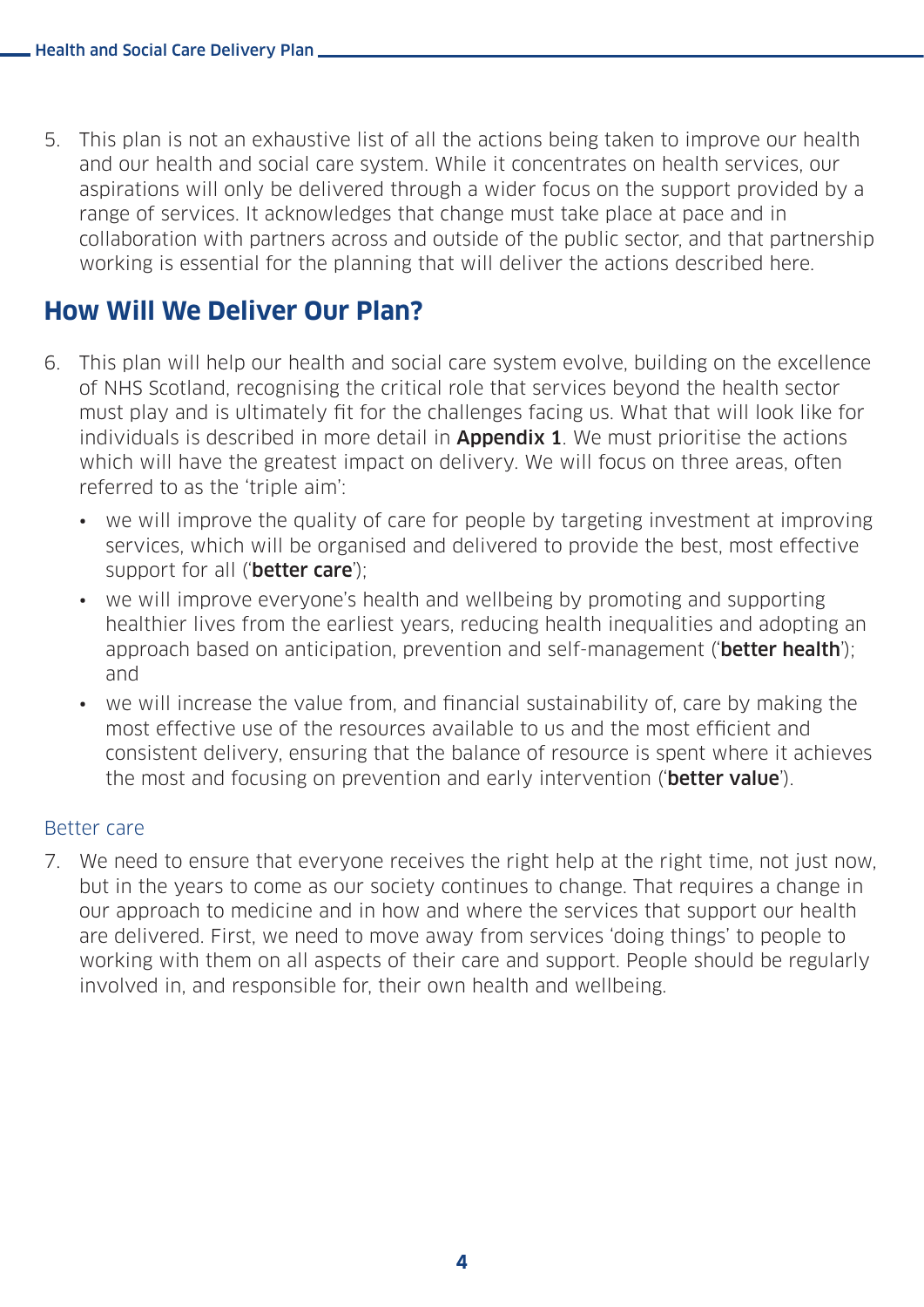- 8. Ultimately, individuals and where appropriate, their families should be at the centre of decisions that affect them. They should be given more freedom, choice, dignity and control over their care. Care planning should anticipate individuals' health and care needs – both by helping those with chronic and other complex conditions to manage their needs more proactively, and by focusing on a prevention and early intervention approach to supporting health throughout people's lives. This is not always a question of 'more' medicine, but making sure that support fits with, and is informed by, individual needs. Success should be measured by better outcomes for individuals, not simply on whether processes and systems have been followed. As set out in the Healthcare Quality Strategy for Scotland<sup>3</sup>, it is an approach to health rooted in the principles of care that is person-centred, safe and effective.
- 9. We need services that have the capacity, focus and workforce to continue to address the increasing pressures of a changing society. Our approach to primary and community care on the one hand, and acute and hospital services on the other, should support the critical health challenges our society faces, not least with respect to an ageing population. For our Community Health Service, that will mean everyone should be able to see a wider range of professionals more quickly, working in teams. For acute and hospital services, it will mean thinking differently about how some health and care services are delivered if we are to ensure people receive high-quality, timely and sustainable support for their needs throughout their lives.

#### Better health

- 10. To improve the health of Scotland, we need a fundamental move away from a 'fix and treat' approach to our health and care to one based on anticipation, prevention and self-management. The key causes of preventable ill health should be tackled at an early stage. There must be a more comprehensive, cross-sector approach to create a culture in which healthy behaviours are the norm, starting from the earliest years and persisting throughout our lives. The approach must acknowledge the equal importance of physical and mental health as well as the need to address the underlying conditions that affect health.
- 11. This can only be done by health and other key public sector services (such as social care and education) working together systematically. All services must be sensitive to individual health and care needs, with a clear focus on early intervention. Moreover, it will not just be what services can provide, but what individuals themselves want and what those around them – not least families and carers – can provide with support. Services need to be designed around how best to support individuals, families and their communities and promote and maintain health and healthy living.

<sup>3</sup> [http://www.gov.scot/Resource/Doc/311667/0098354.pdf.](http://www.gov.scot/Resource/Doc/311667/0098354.pdf)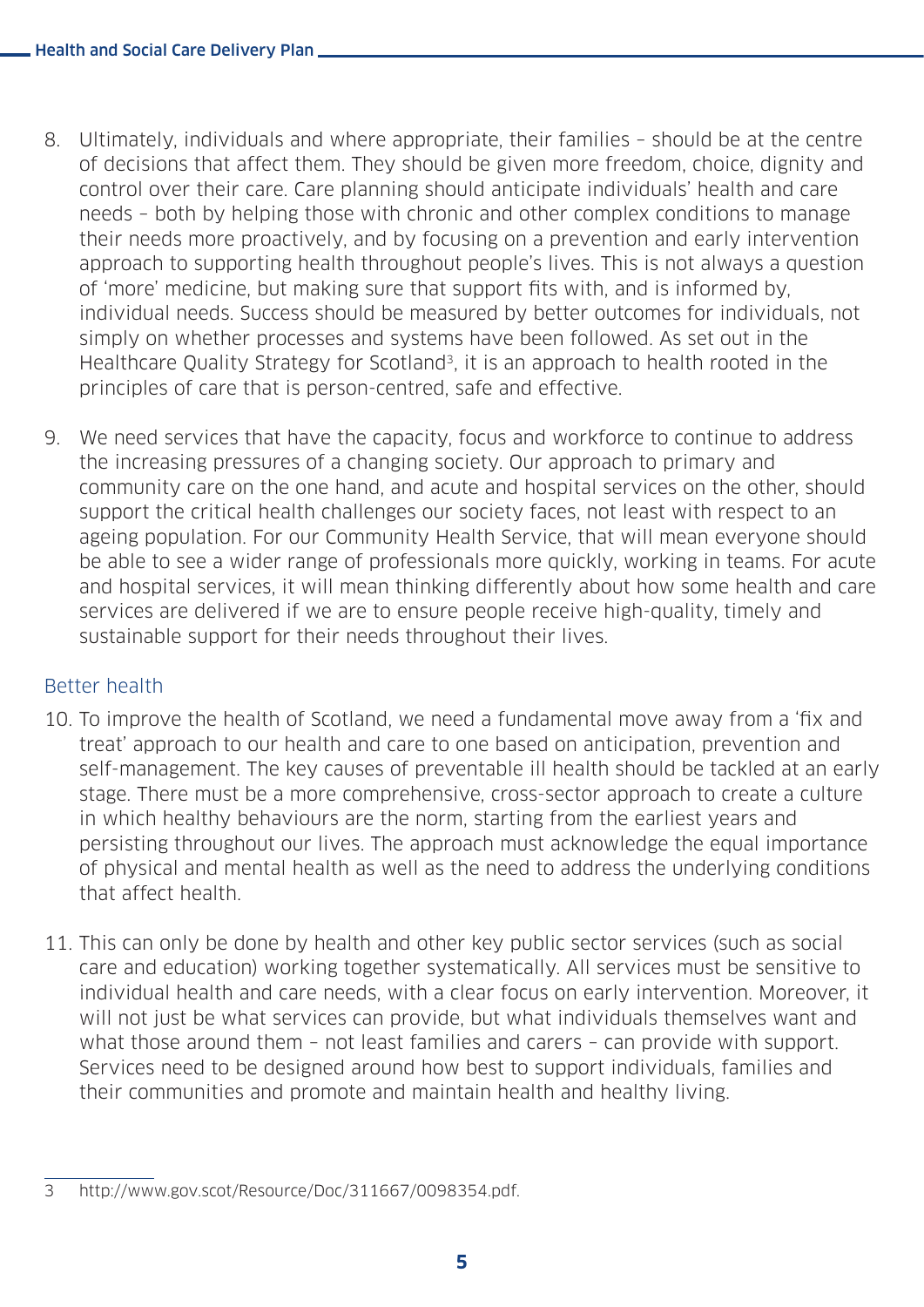#### Better value

- 12. Better value means more than just living within our means; it means improving outcomes by delivering value from all our resources. It is not just about increasing the efficiency of what we currently do, but doing the right things in different ways. This will demand an integrated approach to the components of the delivery plan so that the whole approach and its constituent parts are understood and joined up.
- 13. Critical to this will be shifting the balance of where care and support is delivered from hospital to community care settings, and to individual homes when that is the best thing to do. Good quality community care should mean less unscheduled care in hospitals, and people staying in hospitals only for as long as they need specific treatment.
- 14. Taking full account of the current pressures on primary and community services, we need to redesign those services around communities and ensure that they have the right capacity, resources and workforce. At the same time, people should look to improved and sustainable services from hospitals.
- 15. We need to free up capacity in hospitals and acute care, allowing for specialist diagnostic and elective centres to provide better-quality services to people and potentially changes to be made to the location of some services. Services should be organised and delivered at the level where they can provide the best, most effective service for individuals. Regional – and in some case, national – centres of expertise and planning should develop for some acute services to improve patient care. The governance structures of all our NHS Boards should support these changes and maximise 'Once for Scotland' efficiencies for the kind of functions all health services need to deliver. That doesn't mean structural change to NHS Boards responsible for the delivery of services to our patients but it does mean that they must work more collaboratively and across boundaries.
- 16. Evolving our services must also be rooted in a widespread culture of improvement. Sustainable improvements in care, health and value will only be achieved by a strong and continued focus on innovation, improvement and accountability across the whole health and social care workforce.
- 17. Our health and care system has achieved a great deal in the last ten years using improvement methods which are data rich, engaging of leaders and frontline staff, and outcome driven. The Scottish Patient Safety Programme4 is a good example of what this approach can deliver. While work in safety, efficiency and person-centred care has been planned and led centrally, the improvement has been local. The NHS Scotland workforce is crucial to this, and teams released to test and measure have already produced globally recognised improvements for Scotland's patients, families and carers.

<sup>4</sup> [http://www.gov.scot/Resource/Doc/311667/0098354.pdf.](http://www.scottishpatientsafetyprogramme.scot.nhs.uk)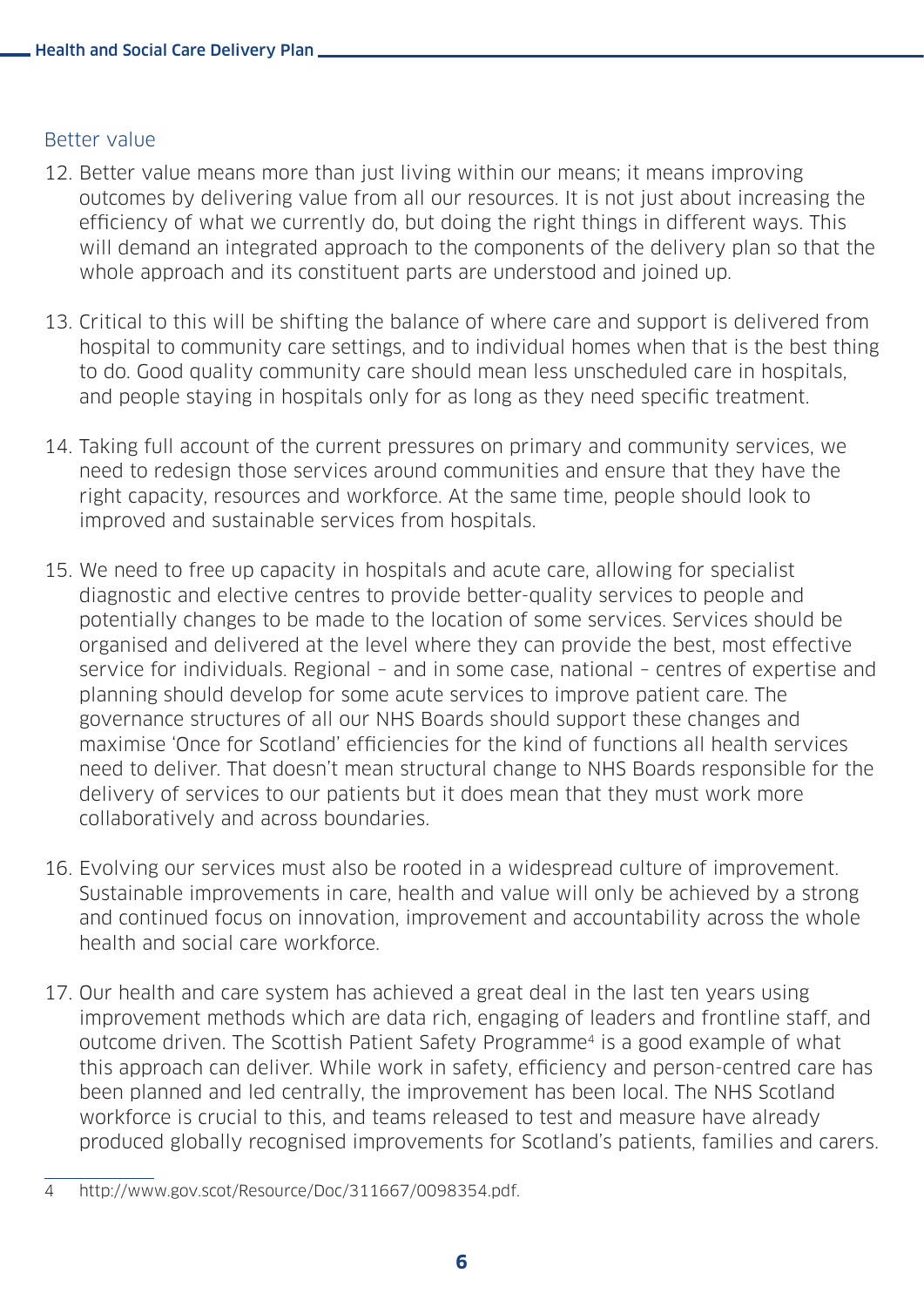- 18. We will build on the extensive investment in improvement skills and capacity across the health service to continue testing and measuring changes to improve care, supported by the dedicated expertise of Healthcare Improvement Scotland.
- 19. In meeting the triple aim, our ambition is not about a single strand of work or necessarily about commissioning a new series of projects. Indeed, much of the work is already underway. It is about making sure the different components of change work together to achieve the interlinked aims of better care, better health and better value at pace. Across those different aims, our actions are being driven by four major programmes of activity:
	- health and social care integration;
	- the National Clinical Strategy<sup>5</sup>:
	- public health improvement; and
	- NHS Board reform.
- 20. Taken together, these changes in health and social care will bring long-term sustainability of our services and the continuing improvement of the nation's health and wellbeing. They are underpinned by a series of cross-cutting, thematic programmes of activity, which are also set out below.

#### Health and social care integration

21. Optimising and joining up balanced health and care services, whether provided by NHS Scotland, local government or the third and independent sectors, is critical to realising our ambitions. Integration of health and social care has been introduced to change the way key services are delivered, with greater emphasis on supporting people in their own homes and communities and less inappropriate use of hospitals and care homes. The people most affected by these developments, and for whom the greatest improvements can be achieved, are older people, people who have multiple, often complex care needs, and people at the end of their lives. Too often, older people, in particular, are admitted to institutional care for long periods when a package of assessment, treatment, rehabilitation and support in the community – and help for their carers – could better serve their needs.

<sup>5</sup> [http://www.gov.scot/Resource/0049/00494144.pdf.](http://www.gov.scot/Resource/0049/00494144.pdf)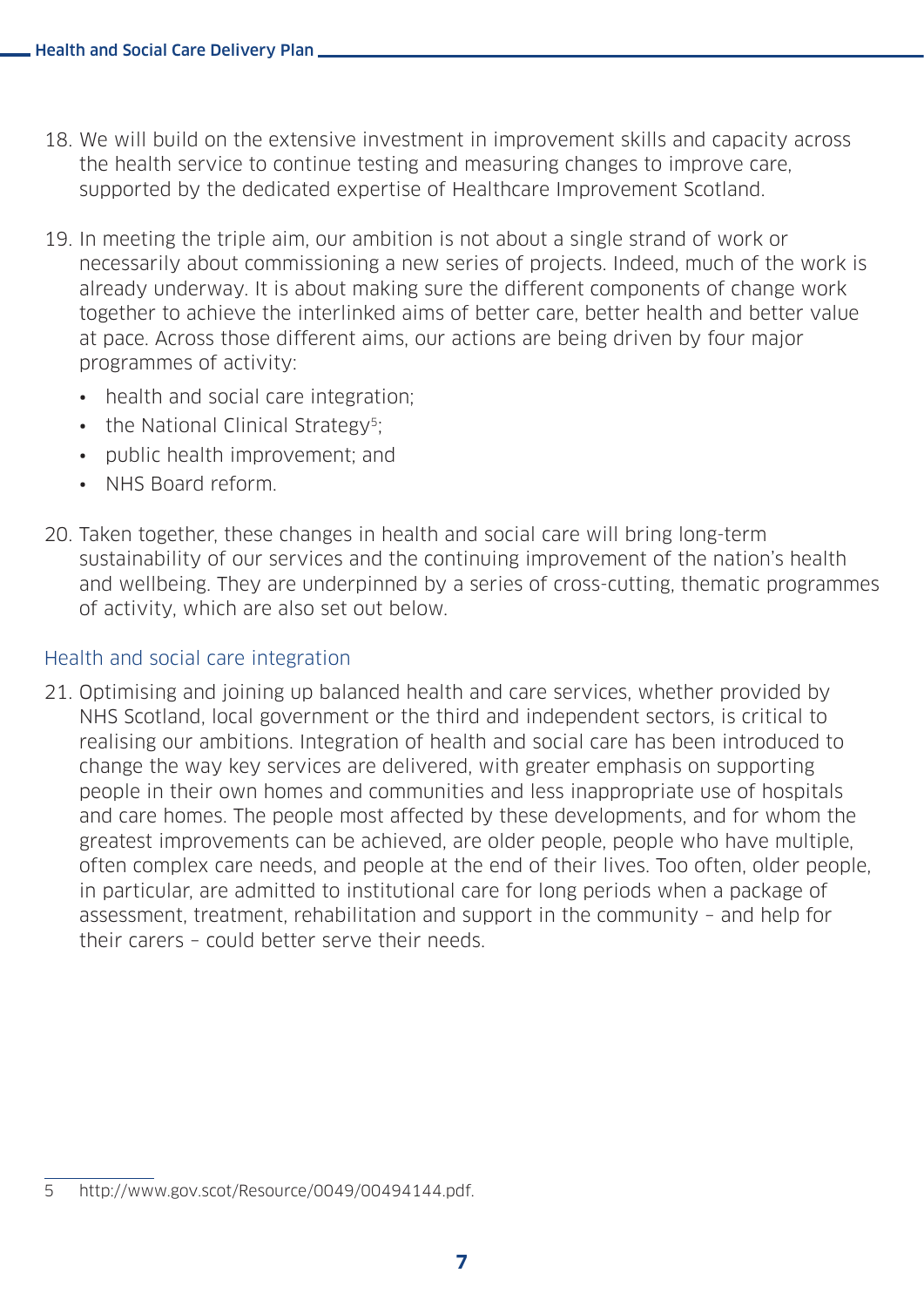22. For better integrated care to become a reality, the new Health and Social Care Partnerships must plan and deliver well-coordinated care that is timely and appropriate to people's needs. We are integrating health and social care in Scotland to ensure people get the right care, at the right time and in the right place, and are supported to live well and as independently as possible. An important aspect of this will be ensuring that people's care needs are better anticipated, so that fewer people are inappropriately admitted to hospital or long-term care. Consequently, we are focusing actions around three key areas: reducing inappropriate use of hospital services; shifting resources to primary and community care; and supporting capacity of community care.

#### Health and social care integration: actions

#### Reducing inappropriate use of hospital services

In 2017, we will:

- Ensure Health and Social Care Partnerships with NHS Boards, local authorities and other care providers – make full use of their new powers and responsibilities to shift investment into community provision by reducing inappropriate use of hospital care and redesigning the shape of service provision across hospital, care home and community settings. This will be a key lever in shifting the focus of care across health and social care services.
- Agree with partners how to deliver an ambition of raising the performance of the whole of Scotland on delayed discharges from hospitals to the performance of the top quartile of local areas. This will be done as a step to achieving our wider commitments of eliminating delayed discharges, reducing unscheduled hospital care and shifting resources into primary and community care.
- By 2018, we aim to: Reduce unscheduled bed-days in hospital care by up to 10 percent (ie. by as many as 400,000 bed-days) by reducing delayed discharges, avoidable admissions and inappropriately long stays in hospital. A range of actions will be taken to achieve this, including improving links between secondary, primary and community care under integration, supported by further work to understand better and take action on the extent to which emergency admissions are currently inappropriate and avoidable. As a result, people should only stay in hospital for as long as necessary and get more appropriate care in a more homely setting. It will reduce growth in the use of hospital resources, support balance across NHS Board budgets and give clear impetus to the wider goal of the majority of the health budget being spent in the community by 2021 (as set out below). The annual reports produced by Health and Social Care Partnerships and regular monitoring data will enable progress to be tracked.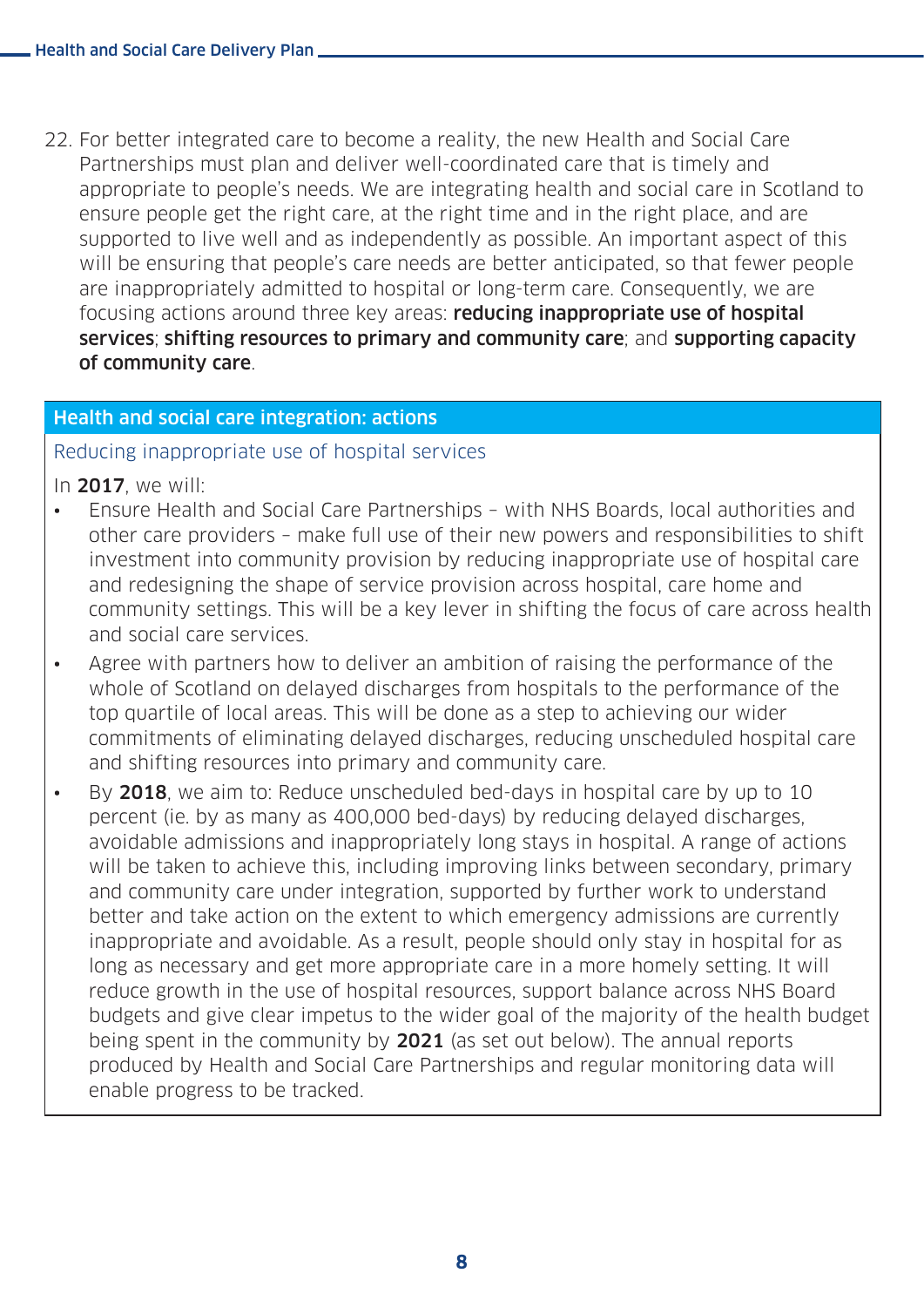#### Health and social care integration: actions – continued

By 2021, we aim to: Ensure that everyone who needs palliative care will get hospice. palliative or end of life care. All who would benefit from a 'Key Information Summary' will receive one – these summaries bring together important information to support those with complex care needs or long-term conditions, such as future care plans and end of life preferences. More people will have the opportunity to develop their own personalised care and support plan. The availability of care options will be improved by doubling the palliative and end of life provision in the community, which will result in fewer people dying in a hospital setting.

#### Shifting resources to the community

• By 2021, we will: Ensure Health and Social Care Partnerships increase spending on primary care services, so that spending on primary care increases to 11 percent of the frontline NHS Scotland budget. Again, the annual reports produced by Health and Social Care Partnerships and regular monitoring data will be used to assess progress.

#### Supporting the capacity of community care

• In 2017, we will: Continue to take forward a programme of work to deliver change in the adult social care sector, together with COSLA and other partners. This has begun with work to reform the National Care Home Contract, social care workforce issues and new models of care and support in home care. Reform of the National Care Home Contract will maintain the continuity, stability and sustainability of residential care provision while embedding greater local flexibility, maximising efficiency, improving quality, enhancing personalisation and promoting innovation. This national, consensus-based approach to improving social care will reinforce the ability of Health and Social Care Partnerships to match care and health support for individuals more quickly and more appropriately.

#### National Clinical Strategy

- 23. The National Clinical Strategy sets out a framework for developing health services across Scotland for the next 10-20 years. It envisages a range of reforms so that health care across the country can become a more coherent, comprehensive and sustainable high-quality service – one that is fit to tackle the challenges we face. At its heart is a fundamental change in the respective work of acute and hospital services and primary and community care, and a change in the way that medicine is approached. As a result, the Strategy aims to:
	- strengthen primary and community care;
	- improve secondary and acute care; and
	- focus on realistic medicine.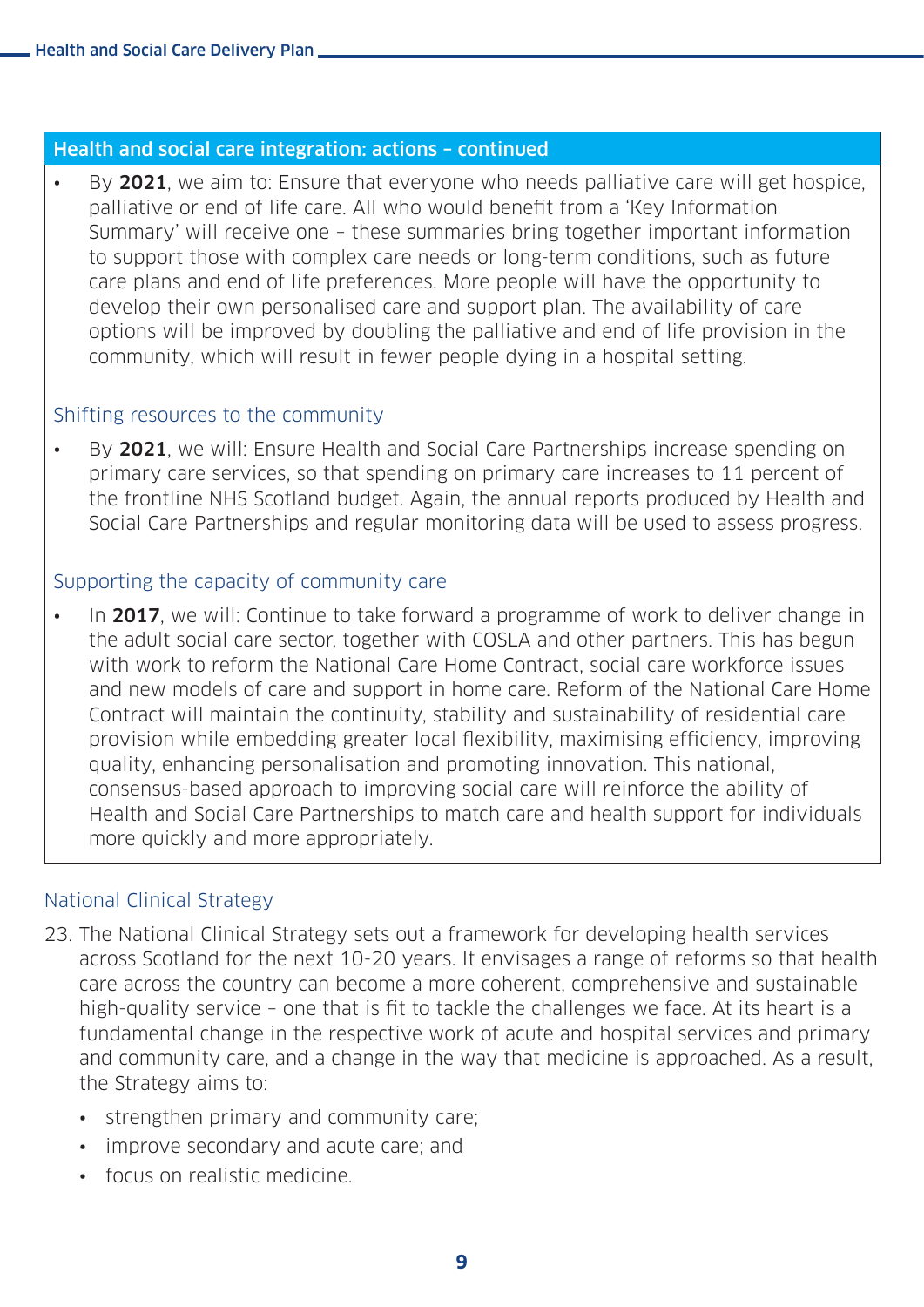#### Primary and community care

- 24. Community and hospital-based care needs to be integrated and rebalanced to ensure that local health services are more responsive and supportive to the needs of individuals, not least those with chronic conditions who would be better supported in primary and community care. That requires reforming the latter to deliver a stronger, better resourced and more flexible service for people. We are also working to address the current workload pressures and recruitment challenges facing many GP practices and cannot simply result in a crude redistribution of pressures between different parts of the health service. To do this, we must:
	- support individuals, families and carers to understand fully and manage their health and wellbeing, with a sharper focus on prevention, rehabilitation and independence;
	- expand the multi-disciplinary community care team with extended roles for a range of professionals and a clearer leadership role for GPs;
	- develop and roll out new models of care that are person- and relationship-centred and not focused on conditions alone;
	- enable those waiting for routine check-up or test results to be seen closer to home by a team of community health care professionals, in line with the work of the Modern Outpatient Programme<sup>6</sup> in hospitals (as detailed later);
	- ensure the problems of multiple longer-term conditions are addressed by social rather than medical responses, where that support is more appropriate; and
	- reduce the risk of admission to hospital through evidence-based interventions, particularly for older people and those with longer-term conditions.

We will achieve this by building up capacity in primary and community care and supporting development of new models of care.

<sup>6</sup> [http://www.gov.scot/Publications/2016/12/2376.](http://www.gov.scot/Publications/2016/12/2376)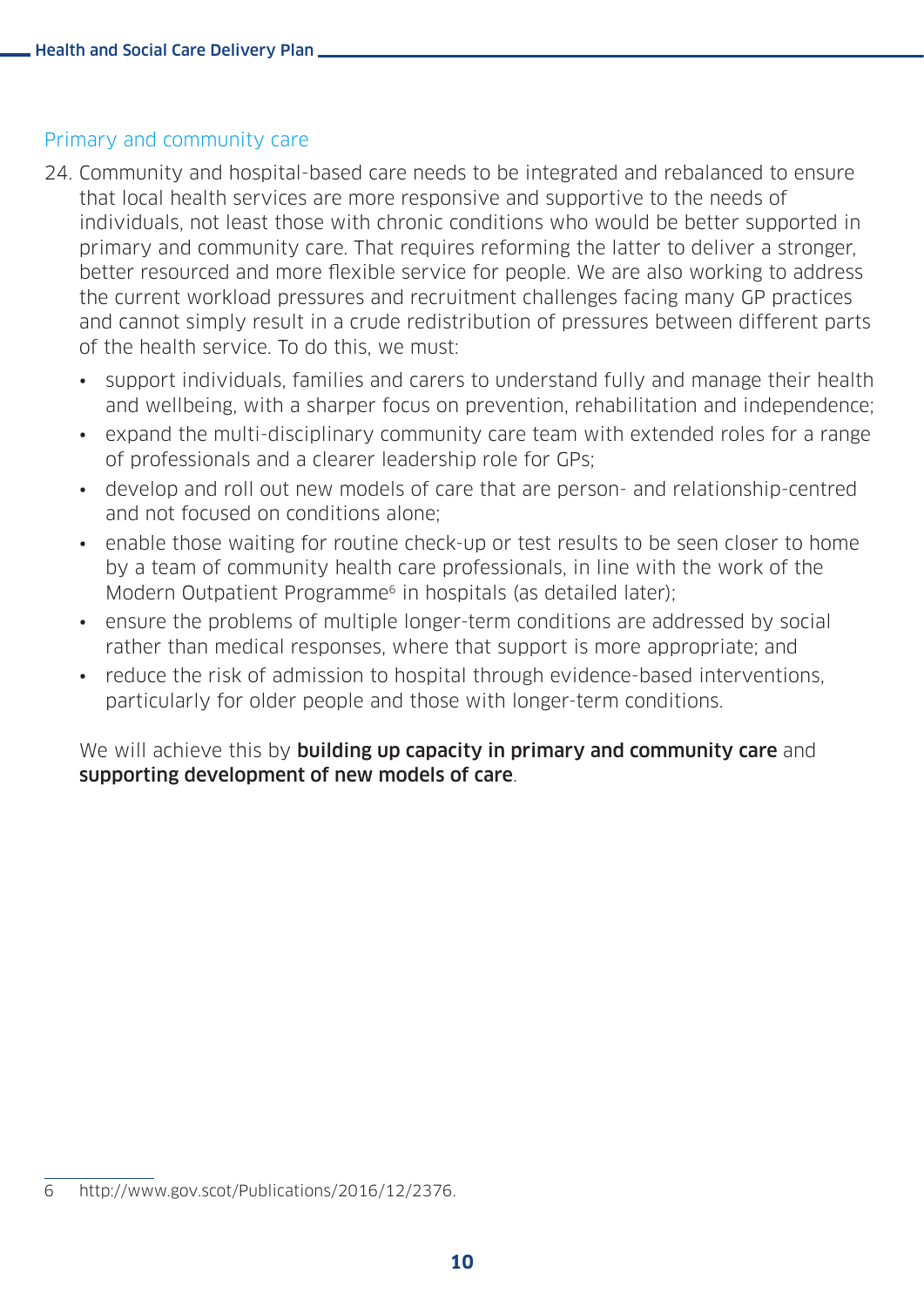#### Primary and community care: actions

Building up capacity in primary and community care

• In 2017, we will: Continue the investment in recruitment and expansion of the primary care workforce which began in 2016, and which will mean that, by 2022, there will be more GPs, every GP practice will have access to a pharmacist with advanced clinical skills and 1,000 new paramedics will be in post. This will reinforce the workforce and the capacity of primary and community care to support our services for the future and will be done in line with our National Health and Social Care Workforce Plan (as discussed later).

By 2018, we aim to:

- Have increased health visitor numbers with a continued focus on early intervention for children through addressing needs identified through the Universal Health Visiting Pathway7, which started in 2016. As a result of this, every family will be offered a minimum of 11 home visits including three child health reviews by 2020, ensuring that children and their families are given the support they need for a healthier start in life.
- Have commenced Scotland's first graduate entry programme for medicine. This will focus on increasing the supply of doctors to rural areas and general practices more generally.
- By 2020, we aim to: Have implemented the recommendations of the Improving Practice Sustainability Short Life Working Group, the GP Premises Short Life Working Group and the GP Cluster Advisory Group. These actions will support more sustainable GP practices over the long term and build stronger links to Health and Social Care Partnerships, ensuring that the changes in primary care are both effective and sustainable.

By 2021, we aim to:

- Have strengthened the multi-disciplinary workforce across health services. We will agree a refreshed role for district nurses by 2017, train an additional 500 advanced nurse practitioners by 2021 and create an additional 1,000 training places for nurses and midwives by 2021. This will build on four successive increases in student nursing and midwifery intakes to meet additional demand, especially in primary and community settings.
- Have increased the number of undergraduates studying medicine by 250 as a result of the 50 additional places in Scotland's medical schools introduced in 2016.
- Have increased spending on primary care and GP services by £500 million by the end of the current parliament so that it represents 11 percent of the frontline budget. This is a fundamental change in how health resources are directed and will enable the critical shift in balance to primary and community care.

<sup>7</sup> <http://www.gov.scot/Resource/0048/00487884.pdf>.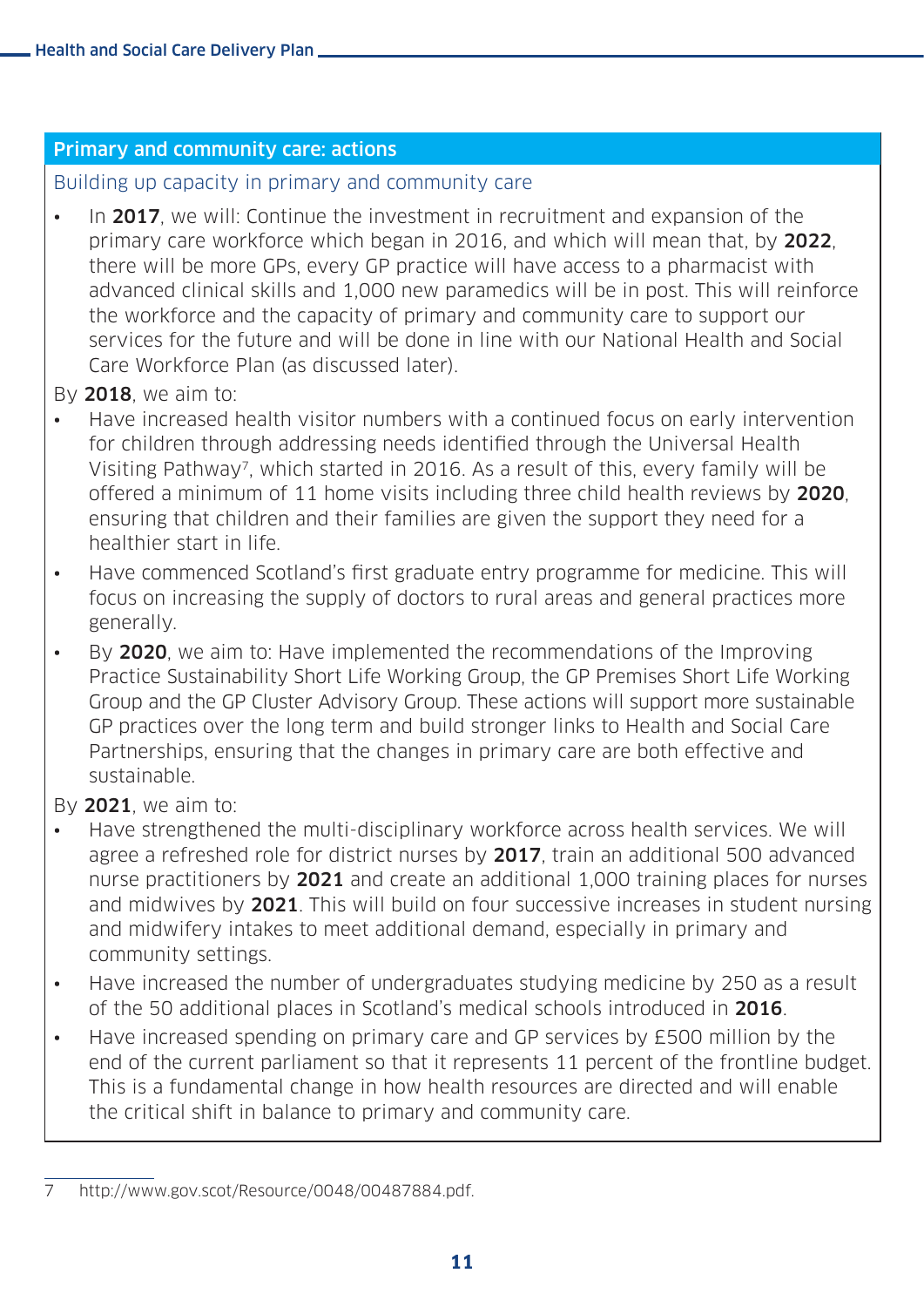#### Primary and community care: actions – continued

#### Supporting new models of care

#### In 2017, we will:

- Negotiate a new landmark General Medical Services contract, as a foundation for developing multi-disciplinary teams and a clearer leadership role for GPs.
- Test and evaluate the new models of primary care in every NHS Board, which will be funded by £23 million, and disseminate good practice with support from the Scottish School of Primary Care. These new models of care will include developing new, effective approaches to out-of-hours services and mental health support, and are essential for moving to a more person- and relationship-centred approach to individual care across the whole of Scotland.
- Taken forward the recommendations from the Review of Maternity and Neonatal Services<sup>8</sup> and progress actions across all aspects of maternity and neonatal care.
- Launch Scotland's Oral Health Plan, following consultation, as part of a comprehensive approach to modernise dentistry and improve the oral health of the population through a prevention and early intervention approach.

By 2018, we will:

• Have rolled out the Family Nurse Partnership programme nationally to provide targeted support for all eligible first-time teenage mothers. This will give intensive support to mothers and their children and give their health and wellbeing a strong start.

#### Secondary and acute care

- 25. People should only be in hospital when they cannot be treated in the community and should not stay in hospital any longer than necessary for their care. This will mean reducing inappropriate referral, attendance and admission to hospital, better signposting to ensure the right treatment in a timely fashion, and reducing unnecessary delay in individuals leaving hospital. Addressing admission to, and discharge from, hospitals will be the responsibility of Health and Social Care Partnerships; but all partners will need to work together to reduce the levels of delayed discharges, ensure services are in place to facilitate early discharge and avoid preventable admissions in the first place.
- 26. At the same time, within hospitals, more needs to be done to ensure better outcomes for people, while making a more effective use of resources. There is increasing evidence that better outcomes are achieved for people when complex operations are undertaken by specialist teams and some services are planned and delivered on a population basis. This might mean some services currently delivered at a local level would produce better outcomes for people if delivered on a wider basis. This kind of service change needs to be accompanied by investment in new, dedicated facilities to ensure that the capacity for high-quality, sustainable services can be delivered at the appropriate level.

<sup>8</sup> [http://www.gov.scot/Topics/People/Young-People/child-maternal-health/neonatal-](http://www.gov.scot/Topics/People/Young-People/child-maternal-health/neonatal-maternity-review)maternity-review.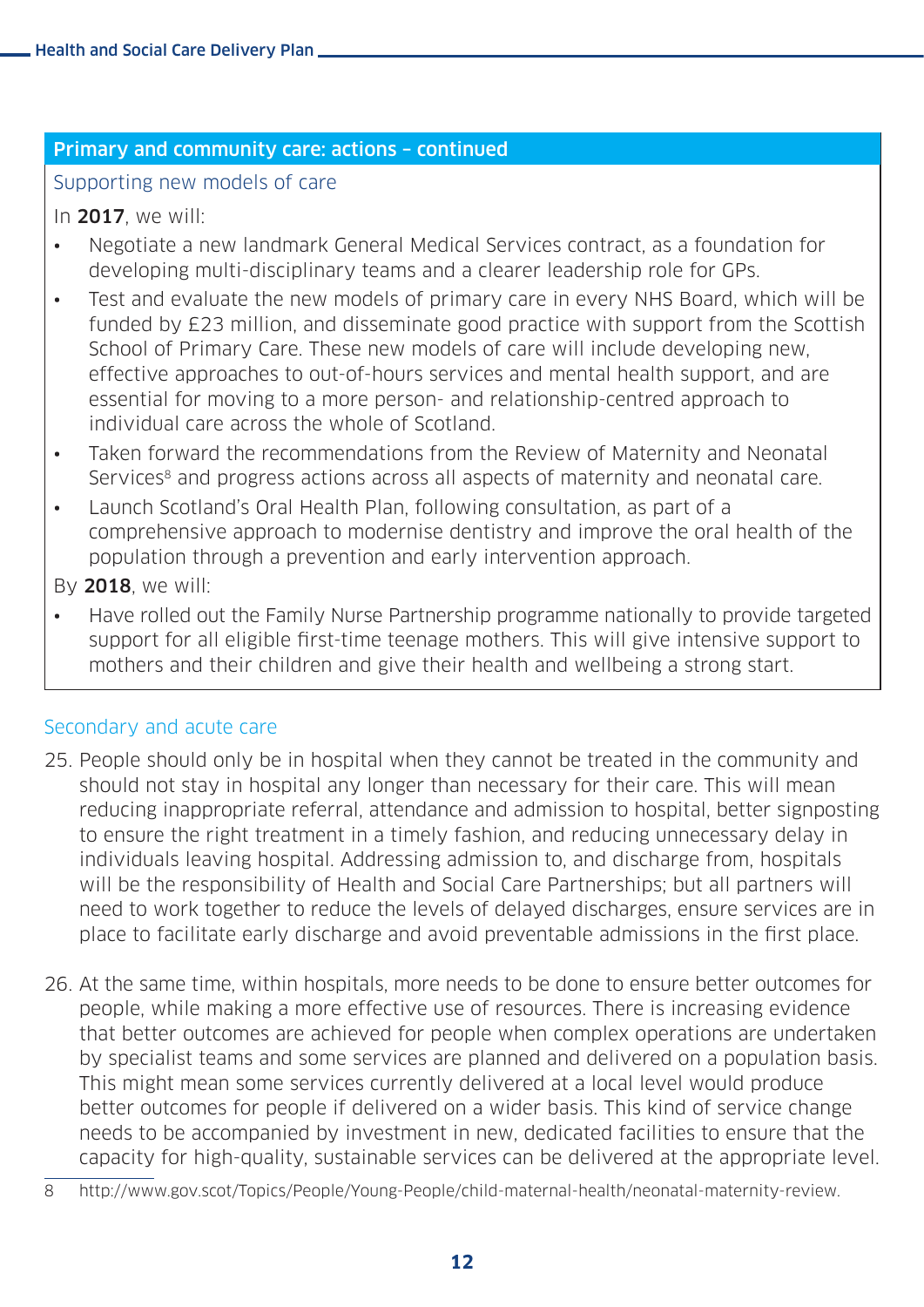27. To achieve this we will take intensive and coordinated action in several key areas of secondary and acute care: reducing unscheduled care; improving scheduled care; and improving outpatients.

#### Secondary and acute care: actions

#### Reducing unscheduled care

#### In 2017, we will:

- Complete the roll out of the Unscheduled Care Six Essential Actions<sup>9</sup> across the whole of acute care. Through improving the time-of-day of discharge, increasing weekend emergency discharges and a more effective use of electronic information in hospitals, we will enhance a patient's journey at each stage through the hospital system and back into the community without delay.
- Undertake a survey on admission and referral avoidance opportunities. This will give a strong evidence base to target modelling for how to reduce unscheduled care through integrated primary and secondary care services.

#### Improving scheduled care

#### In 2017, we will:

- Put in place new arrangements for the regional planning of services. The National Clinical Strategy sets out an initial analysis of which clinical services might best be planned and delivered nationally and regionally, based on evidence supporting best outcomes for the populations those services will serve. This is a critical first step towards strengthening population-based planning arrangements for hospital services, working across Scotland. NHS boards will work together through three regional groups. In 2018, the appropriate national and regional groups will set out how services will evolve over the next 15 to 20 years, in line with the National Clinical Strategy.
- Reduce cancellations and private care spend in scheduled care by rolling out the Patient Flow Programme from the current pilots across all NHS Boards. The Programme builds on the success of previous programmes – such as Day Surgery, Enhanced Recovery for Orthopaedics and Fracture Redesign – by increasing national and local capacity to use operations management techniques to improve care for patients. Four pilot boards are implementing improvement projects covering emergency and elective theatre operations, elective surgery planning and emergency medical patient flow. As this is expanded, it will introduce more responsive and efficient secondary care and reduce wastage and the unnecessary use of resources.

<sup>9</sup> [http://www.gov.scot/Topics/Health/Quality-Improvement-Performance/UnscheduledCare/](http://www.gov.scot/Topics/Health/Quality-Improvement-Performance/UnscheduledCare/6-Essential-Actions-To-Improving-Unscheduled-Care)6-Essential-Actions-To-Improving-Unscheduled-Care.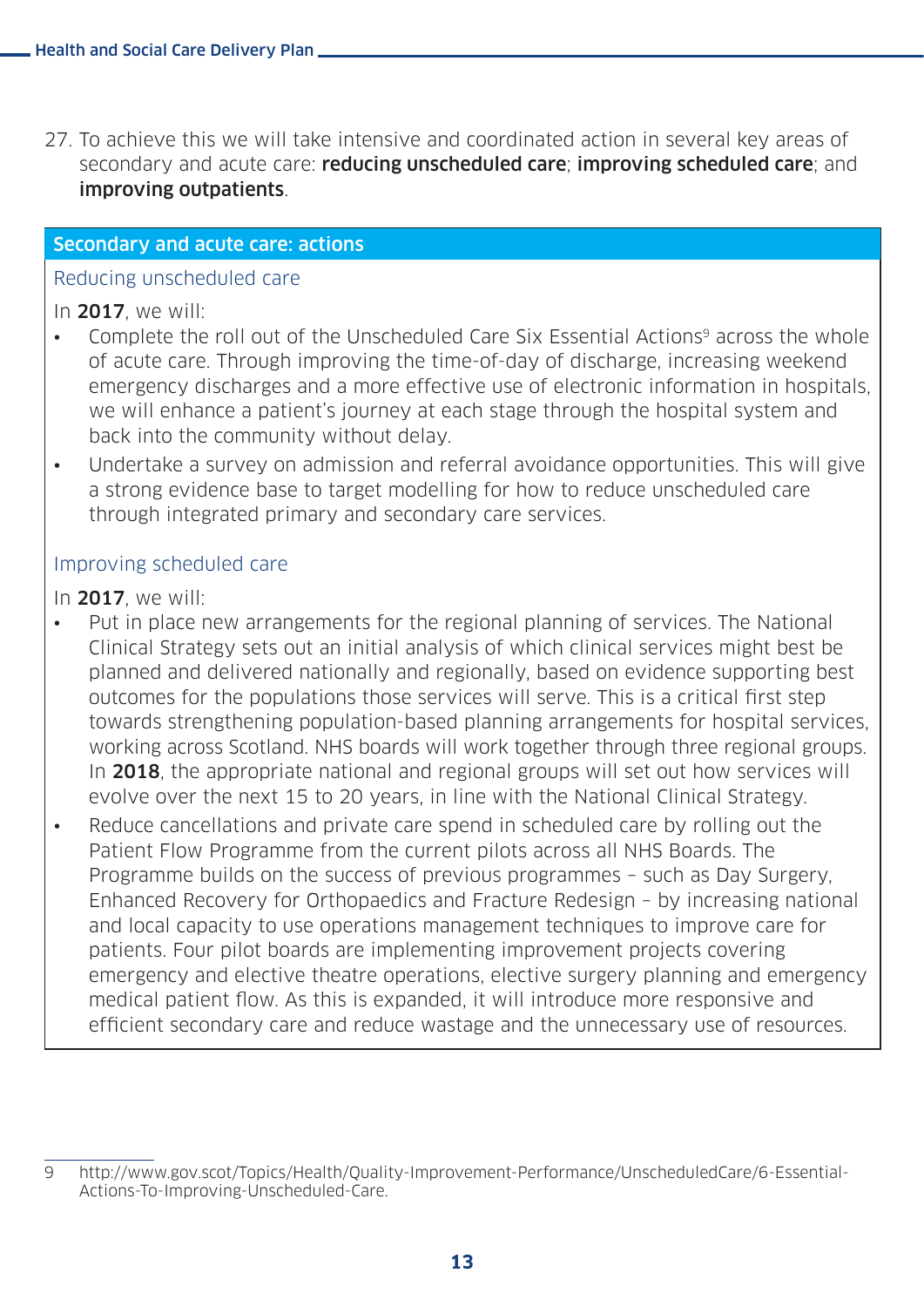#### Secondary and acute care: actions – continued

By 2021, we will:

- Complete investment of £200 million in new elective treatment capacity and expanding the Golden Jubilee National Hospital. Overall, this investment will ensure that there is high-quality and adequate provision of elective care services to meet the needs of an ageing population.
- Complete investment of £100 million in cancer care to ensure: earlier detection with more rapid diagnosis and treatment; more and better care during and after treatment, taking account of what matters most to people with cancer; increased entry to clinical trials/research; and an evidence driven cancer intelligence system for clinicians and patients with access to near-to-real time information through care pathways. Addressing cancer in such a comprehensive way will target one of the critical health issues facing the population.

#### Improving outpatients

- By 2020, we aim to: Have reduced unnecessary attendances and referrals to outpatient services through the recently-published Modern Outpatient Programme. The aim is to reduce the number of hospital-delivered outpatient appointments by 400,000, reversing the year-on-year increase of new appointments. It will draw on the existing Delivering Outpatient Integration Together (DOIT) Programme and other activities such as the Technology Enabled Care Programme to:
	- give GPs greater access to specialist advice to reduce the time people wait to get appropriate treatment;
	- use clinical decision support tools to reduce the amount of time people wait to get the right treatment;
	- reduce the number of attendances for people with multiple issues through a holistic approach to their support and care;
	- enable GPs to have more access to hospital-based tests so that people can be referred to the right clinician first time; and
	- facilitate more return or follow-up appointments in non-hospital settings through virtual consultation from their own home.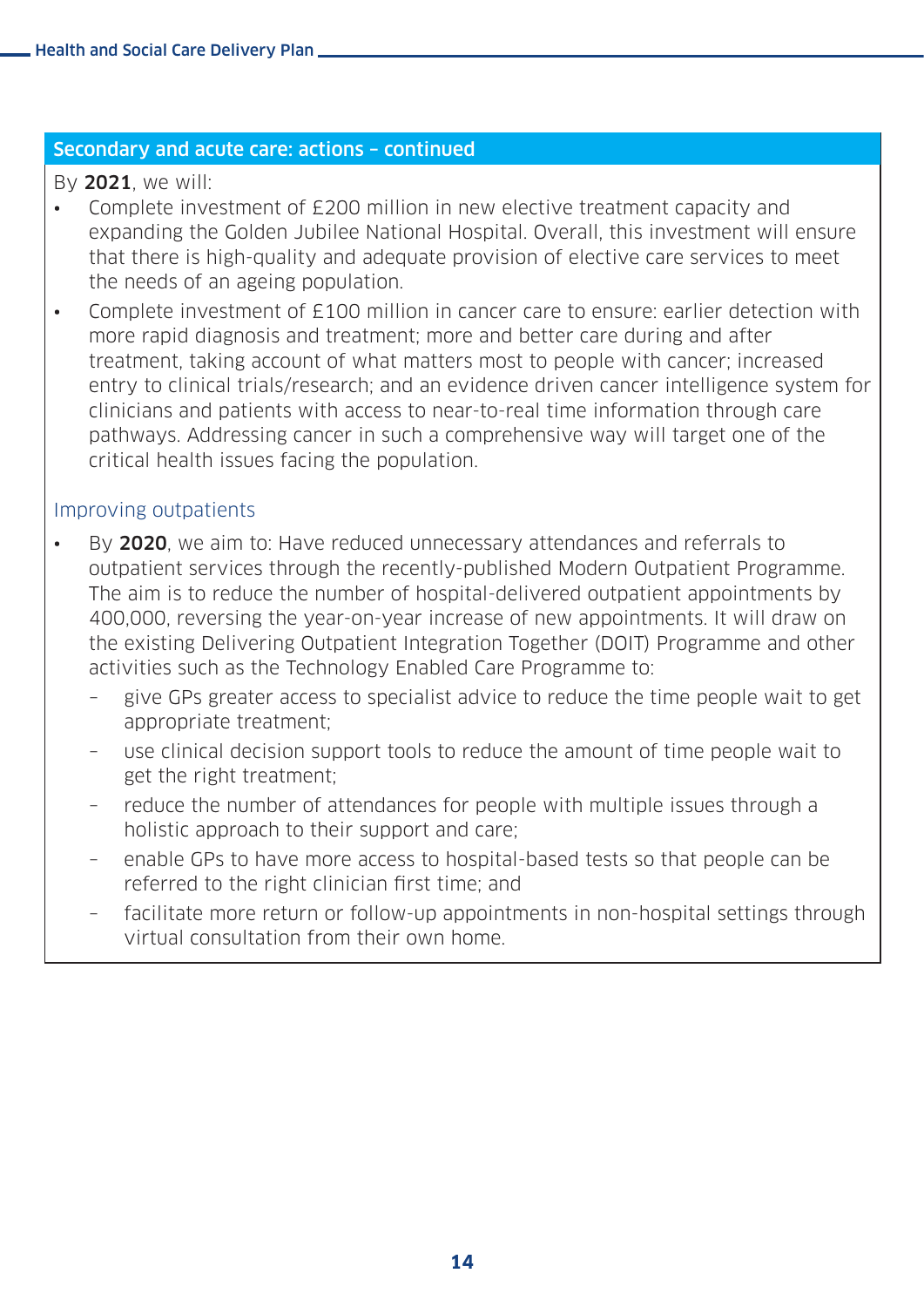#### Realistic medicine

- 28. We need to change our long-term approach to the role of medicine and medical interventions in our health and wellbeing. A new clinical paradigm, based on a 'realistic medicine' approach and backed by clinical leadership, will support people through informed, shared decision-making that better reflects their preferences and what matters most to them. There needs to a greater focus on the discussions that medical practitioners have with people about their care, and what different types of medical intervention can entail. Relationships between individuals and practitioners should be based on helping people understand options about their care and choose treatment according to their preferences.
- 29. At the same time, we must get better value out of medicine and medical interventions and find ways to reduce any unnecessary cost. Waste and variation in clinical practice need to be addressed, and we should also support the reliable implementation of effective interventions that are not currently being made available to people.
- 30. Consequently, we need to take forward actions that will strengthen **relationships** between professionals and individuals as well as reduce the unnecessary cost of medical action.

#### Realistic medicine: actions

Strengthening relationships between professionals and individuals

- In 2017, we will:
- Refresh our Health Literacy Plan, Making It Easy<sup>10</sup>, to support everyone in Scotland to have the confidence, knowledge, understanding and skills we need to live well with any health condition we have.
- Review the consent process for patients in Scotland with the General Medical Council and Academy of Medical Royal Colleges and make recommendations for implementation from 2018 onwards. This is a key element in transforming the relationship between individuals and medical professionals.

<sup>10</sup> [http://www.gov.scot/Topics/Health/Support-Social-Care/Health-](http://www.gov.scot/Topics/Health/Support-Social-Care/Health-Literacy)Literacy.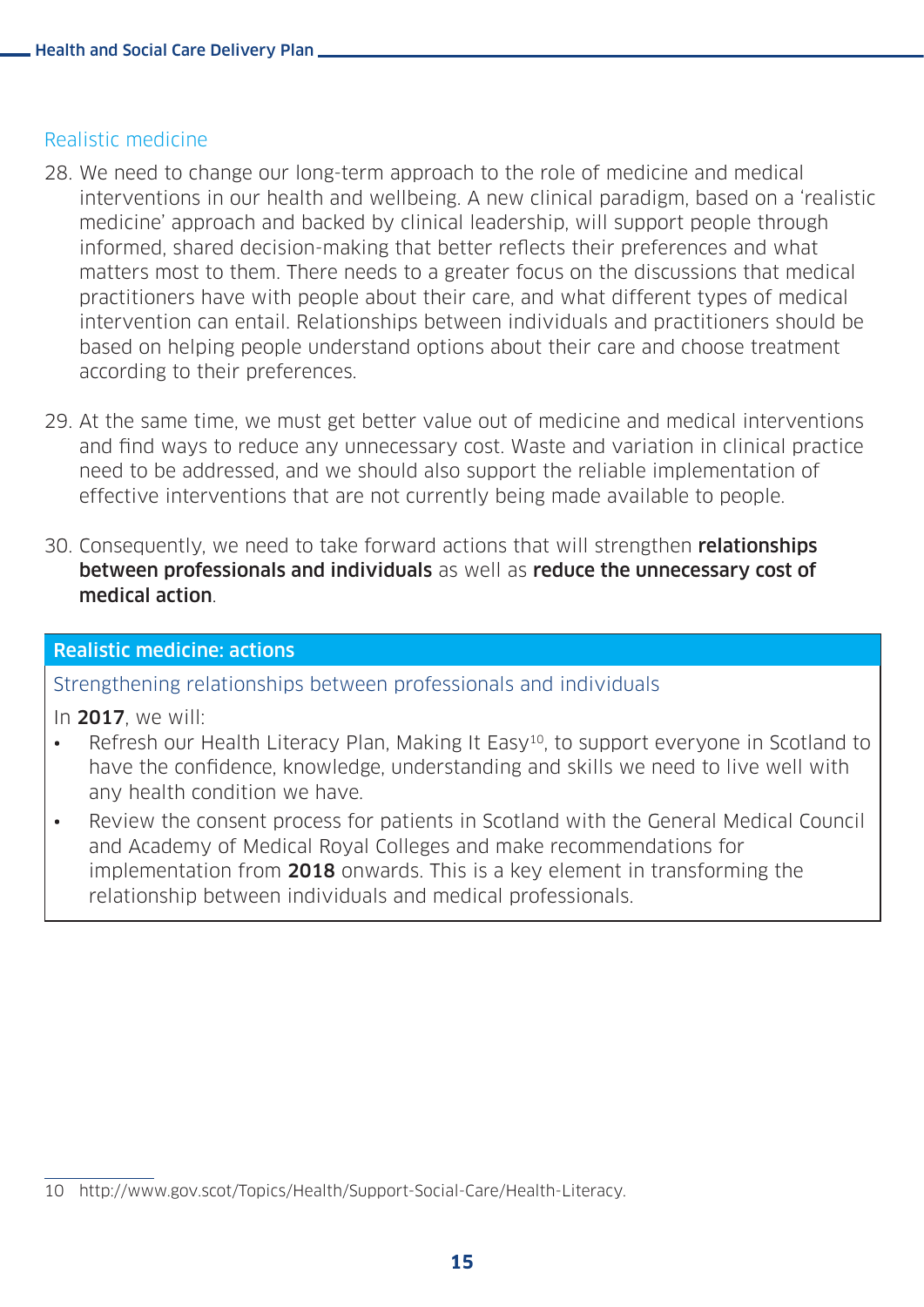#### Realistic medicine: actions – continued

By 2019, we aim to:

- Commission a collaborative training programme for clinicians to help them to reduce unwarranted variation. This will support a workforce that can find more effective and valued ways of delivering medicine.
- Refresh the Professionalism and Excellence in Medicine Action Plan<sup>11</sup> and align highimpact actions to realistic medicine.

#### Reducing the unnecessary cost of medical action

By 2018, we aim to:

• Incorporate the principles of realistic medicine as a core component of lifelong learning in medical education and mainstream the principles of realistic medicine into medical professionals' working lives at an early stage.

By 2019, we aim to:

• Develop a Single National Formulary to further tackle health inequalities by reducing inappropriate variation in medicine use and cost and reduce the overall cost of medicine.

#### Public health improvement

31. Scotland's ability to respond to infectious diseases and other risks to health matches and, in some cases, exceeds that of much of the developed world. But in common with many developed societies, we face greater challenges to public health arising from lifestyle behaviours, wider social-cultural factors that prevent positive health choices being made and a modern environment that impacts on the health and wellbeing of individuals, families and communities. There are many social determinants which impact on health and wellbeing, including those that can affect us from our earliest years throughout our lives, such as Adverse Childhood Experiences. We need to increase public and service knowledge and awareness of where avoidable harm can be reduced, including a wider understanding of both physical and mental health and the right actions to promote and strengthen healthy lifestyles.

<sup>11</sup> [http://www.gov.scot/Publications/2014/01/8967.](http://www.gov.scot/Publications/2014/01/8967)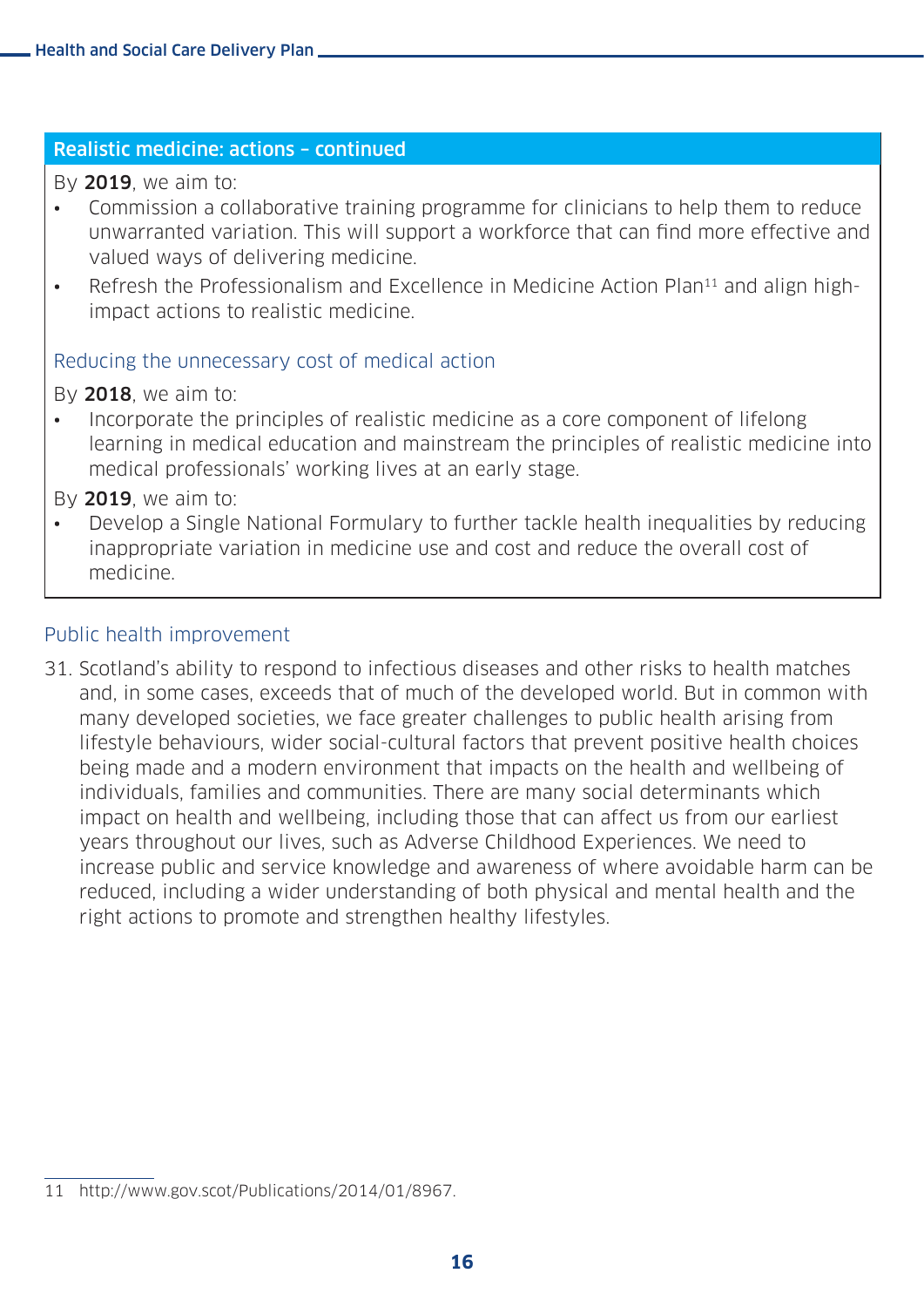- 32. This requires a concerted, sustained and comprehensive approach to improving population health through targeting particular health behaviours, acting to reduce avoidable harm and illnesses and taking a population- and lifetime-wide approach to prevention and early intervention treatment. We will:
	- create a clear set of national public health priorities for Scotland as a whole and streamline the currently cluttered **public health landscape**;
	- develop and build on our sustained approach to addressing the key public health **issues** of alcohol and tobacco misuse and diet and obesity;
	- drive forward a new approach to **mental health** that ensures support and treatment are mainstreamed across all parts of the health service – and beyond – and is not simply the responsibility of specialist services, working within the framework of a new 10-year mental health strategy to be published in early 2017; and
	- support a **More Active Scotland**<sup>12</sup>.

#### Public health improvement: actions

#### Supporting national priorities

- In 2017, we aim to: Set national public health priorities with SOLACE and COSLA, that will direct public health improvement across the whole of Scotland. This will establish the national consensus around public health direction that will inform local, regional and national action.
- By 2019, we aim to: Support a new, single, national body to strengthen national leadership, visibility and critical mass to public health in Scotland. Such a body will have a powerful role in driving these national priorities and providing the evidence base to underpin immediate and future action.
- By 2020, we aim to: Have set up local joint public health partnerships between local authorities, NHS Scotland and others to drive national public health priorities and adopt them to local contexts across the whole of Scotland. This will mainstream a joined-up approach to public health at a local level.

<sup>12</sup> [http://www.gov.scot/Resource/0044/00444577.pdf.](http://www.gov.scot/Resource/0044/00444577.pdf)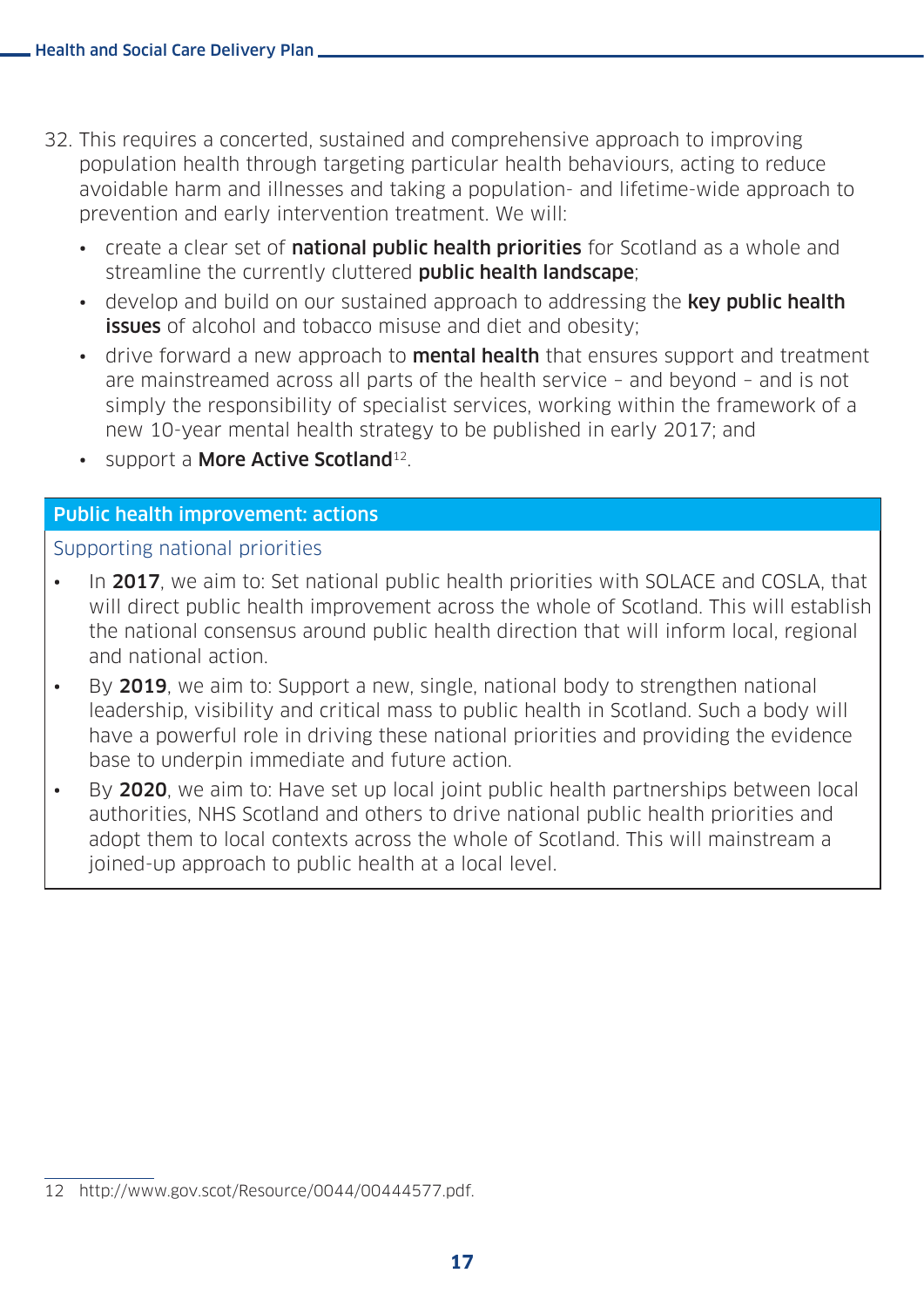#### Public health improvement: actions – continued

#### Supporting key public health issues

In 2017, we will:

- Continue delivery of the ambitious targets set out in our 2013 Strategy, Creating a Tobacco Free Generation<sup>13</sup>, including reducing smoking rates to less than 5 percent by 2034. We will implement legislation to protect more children from secondhand smoke and reduce smoking in hospital grounds.
- Refresh the Alcohol Framework<sup>14</sup>, building on the progress made so far across the key areas of: reducing the harms of consumption; supporting families and communities; encouraging positive attitudes and choices; and supporting effective treatment. A key part of the Framework is the introduction of a minimum unit price for alcohol and we will work towards its implementation at the earliest opportunity, subject to the current legal proceedings. This will combine into a highly ambitious approach to reducing alcohol harm in Scotland.
- Consult on a new strategy on diet and obesity. There are huge preventable costs to NHS Scotland and society associated with poor diet, as one of the critical health issues we are facing, and it requires a different approach to diet and obesity.
- Introduce the Active and Independent Living Improvement Programme which will support people of all ages and abilities to live well, be physically active, manage their own health conditions, remain in or return to employment, and live independently at home or in a homely setting.
- By 2021, we will: Deliver the Maternal and Infant Nutrition Framework with a focus on improving early diet choices and driving improvements in the health of children from the earliest years. This will include: by 2017, rolling out universal vitamins to all pregnant women; by 2019, consolidating best practice and evidence on nutritional guidance for pregnancy up to when children are aged 3, and developing a competency framework to promote and support breastfeeding; and by 2020, have integrated material into training packages for core education and continuing professional development.

<sup>13</sup> <http://www.gov.scot/resource/0041/00417331.pdf>.

<sup>14</sup> <http://www.gov.scot/Publications/2009/03/04144703/14>.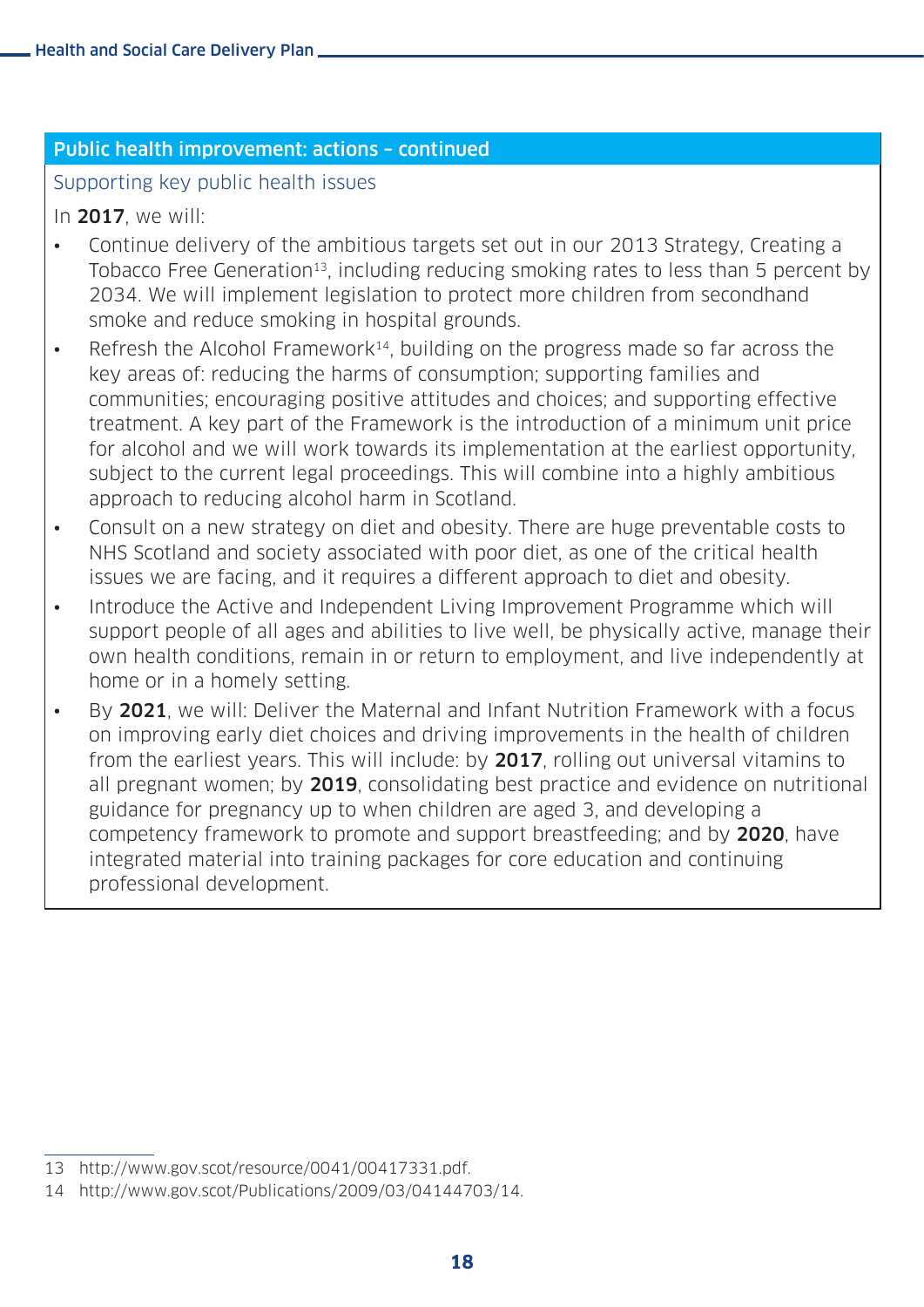#### Public health improvement: actions – continued

#### Supporting mental health

• By 2018, we will: Improve access to mental health support by rolling out computerised cognitive behavioural therapy services nationally.

#### By 2019, we will:

- Have evaluated the most effective and sustainable models of supporting mental health in primary care, and roll these out nationally by 2020.
- Have rolled out nationally targeted parenting programmes for parents of 3- and 4-year olds with conduct disorder.

#### By 2020, we will:

- Have improved access to mental health services across Scotland, increased capacity and reduced waiting times by improving support for greater efficiency and effectiveness of services, including Child and Adolescent Mental Health Services and psychological therapies. This will be accompanied by a workforce development programme and direct investment to increase capacity of local services.
- Have delivered new programmes promoting better mental health among children and young people across the whole of Scotland.
- By 2021, we will: Have invested £150 million to improve services supporting mental health through the actions set out in the 10-year strategy.

#### Supporting a More Active Scotland

- In 2017, we will: Publish a new delivery plan to support the Active Scotland Outcomes Framework and the Vision for a More Active Scotland, with greater action to address inequalities in physical activity across Scotland and a refocusing of resources.
- By 2019, we will: Have embedded the National Physical Activity Pathway in all appropriate clinical settings across the health care system, ensuring that:
	- hospitals routinely support patients and staff to be more physically active;
	- we build on our success in schools, creating a culture of being active within children and young people. This will include rolling out the Daily Mile, extending the number of school sports awards, strengthening the Active Schools network creating more quality opportunities and supporting more active travel to and from school;
	- all partners stay on track for delivering 200 Community Sports Hubs, providing local places for communities to be active designed by themselves around their own needs; and
	- we continue to build on the legacy of the 2014 Commonwealth Games using the European Championships in Glasgow in 2018 to encourage more Scots to be active.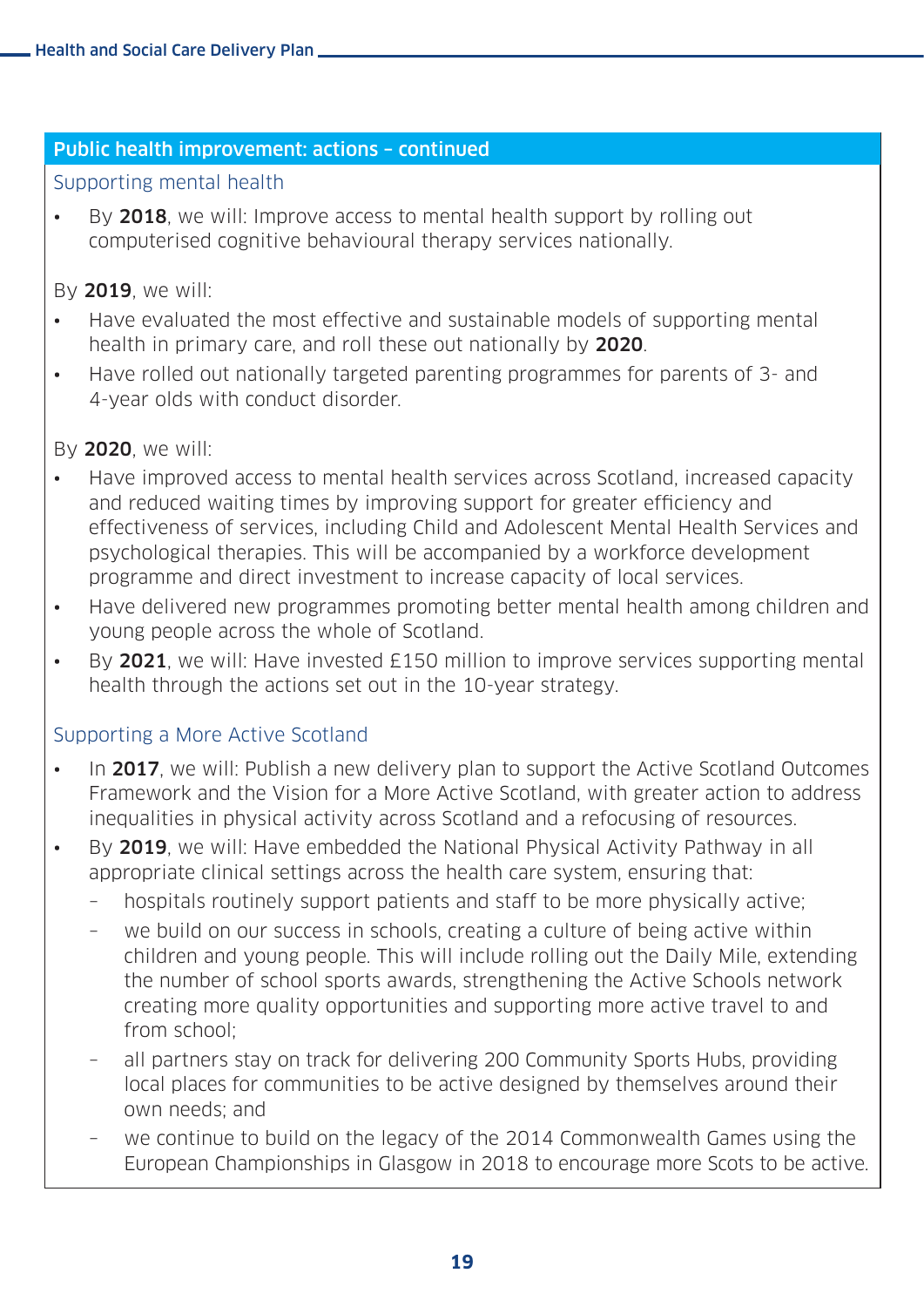#### NHS Board reform

- 33. As the NHS moves into this new and changing delivery environment, we need our health bodies and governance models to reflect those changes and support the delivery for the people of Scotland. Our reform focus will continue to be on providing quality care for people, a shift towards prevention and early intervention, and making best use of our resources, rather than on structures and bureaucracy. Governance arrangements will only adjust to support this shift if required - i.e. the 'form' of governance would follow the 'function' of service planning and delivery. Any such changes would have to meet two tests. Firstly, that the changes were better able to respond to the needs of local communities. Secondly, that the changes would have to ensure better collaboration between NHS boards and, additionally, improve how our NHS works with providers of other public services to secure better outcomes for people.
- 34. We will also build on the work that has already taken place through a 'Once for Scotland' approach to provide efficient and consistent delivery of functions and prioritise those non-patient facing services which make sense to be delivered on a national basis. The approach will consider the differing needs across Scotland, and will be, for example, 'island-proofed' as part of the Scottish Government's wider commitment on recognising the distinct nature of island communities. Our territorial and patient facing national boards such as the Ambulance Service and NHS 24 must be allowed to focus on delivery of the "triple aim" of better care, better health and better value.

#### NHS Board reform: actions

#### In 2017, we will:

- Review the functions of existing national NHS Boards to explore the scope for more effective and consistent **delivery of national services** and the support provided to local health and social care system for service delivery at regional level. As part of this, clear guidance will be put in place to NHS Boards that their Local Delivery Plans for 2017/18 must show their contributions to driving the work of this delivery plan, not least their contributions in support of the regional planning of clinical services.
- Ensure that NHS Boards expand the **'Once for Scotland' approach** to support functions – potentially including human resources, financial administration, procurement, transport and others. A review will be completed in 2017, and new national arrangements put in place from 2019.
- Start a comprehensive programme to look at **leadership and talent management** development within NHS Scotland. This will ensure that current leaders are equipped to drive the changes required in health and social care, but it will also ensure sustainability of approach by identifying the next cohort of future leaders of NHS Scotland.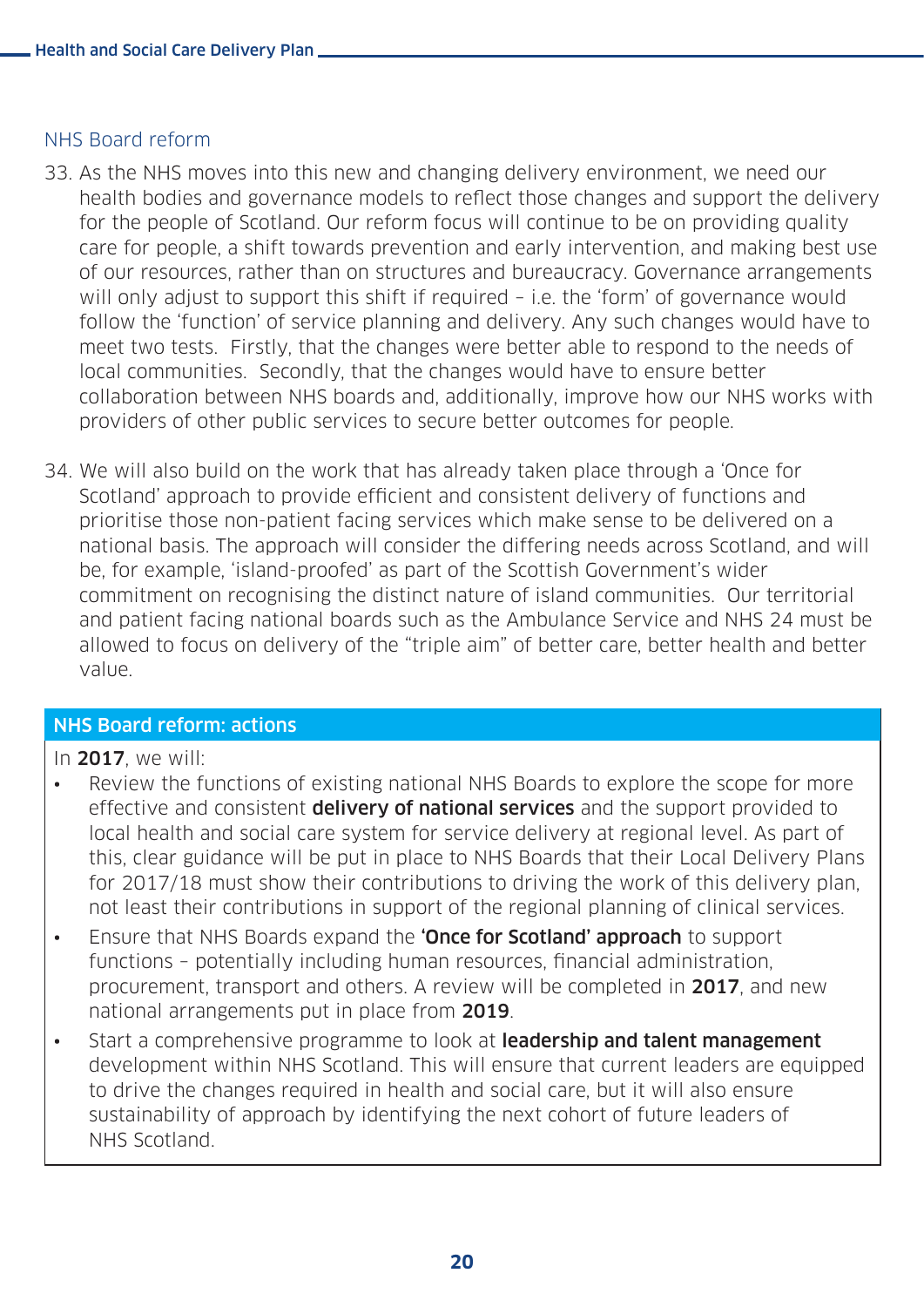#### Cross-cutting actions

- 35. Improvements will be driven by the key components set out above, but they will need to be supported by a series of cross-cutting sets of actions. These are the key programmes of work which will inform all the change set out here:
	- our approach to improving the services for children and young people through Getting It Right For Every Child;
	- the National Health and Social Care Workforce Plan;
	- the review of health and social care targets.
	- a focus on research and development, innovation and digital health; and
	- a robust approach to engagement.

#### Getting It Right For Every Child

36. The principles of our Getting It Right For Every Child<sup>15</sup> approach to improving services for children and young people are simple: more effective and widespread prevention and early intervention; better cooperation amongst professionals and between them, the child or young person, and their family; and a holistic approach to addressing a child's wellbeing. In addition to actions included in the main components of work above, we will drive this agenda through: continued implementation of Children and Young People (Scotland) Act 201416, in particular, the Named Person and the Child's Plan; and developing a new Child and Adolescent Health and Wellbeing Strategy in **2017**. This will form the cornerstone for a comprehensive approach to ensuring that all the factors affecting a child's or young person's health are regularly identified and supported with the individual, their family and, where appropriate, services.

<sup>15</sup> [http://www.gov.scot/Topics/People/Young-People/gettingitright/what-is-girfec/foundations.](http://www.gov.scot/Topics/People/Young-People/gettingitright/what-is-girfec/foundations)

<sup>16</sup> [http://www.legislation.gov.uk/asp/2014/8/contents/enacted.](http://www.legislation.gov.uk/asp/2014/8/contents/enacted)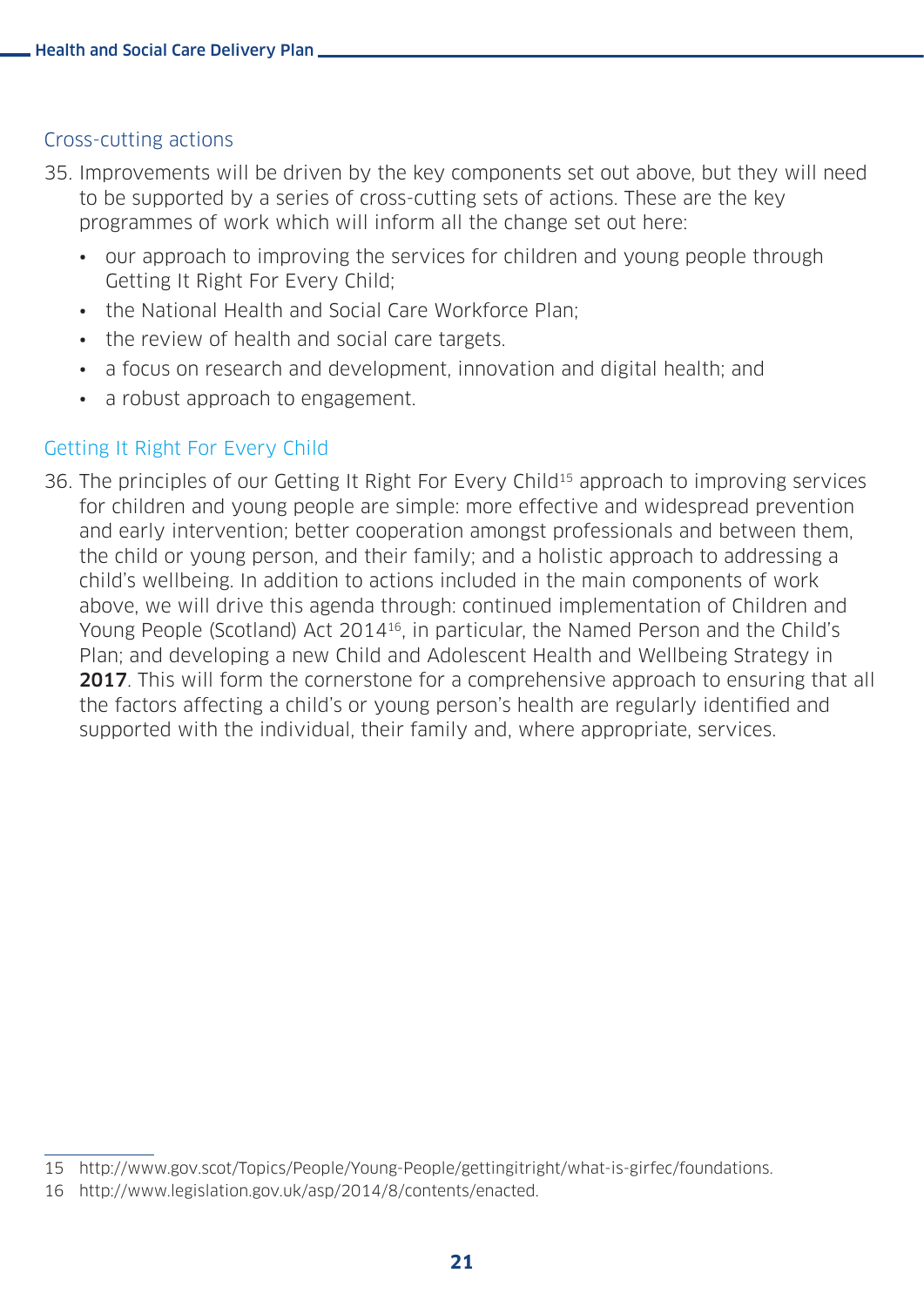#### National Health and Social Care Workforce Plan

- 37. Reform that delivers improved outcomes for patients can only happen with a committed, supported workforce that has the right skills, flexibility and support. Everyone Matters: 2020 Workforce Vision<sup>17</sup> sets out the health and social care workforce policy for Scotland. and a vision and values. The National Health and Social Care Workforce Plan will take forward the commitment to a sustainable workforce by establishing the priorities for action, assess current resources, and detail the actions to close the gap between what we have and what we will need to deliver high-quality, integrated and transformed services to those who need them. To be published in Spring 2017, the Plan will:
	- align workforce planning more effectively with the different components of the delivery plan so that capacity challenges are identified at an early stage; and
	- improve workforce planning practice to make clearer what should be planned at national, regional and local levels.

A short discussion paper outlining these arrangements, produced in consultation with key stakeholders, is attached at **Appendix 2**.

#### Review of health and social care targets

38. Targets can be instrumental in driving improvements in performance, but we need to ensure that performance is focused on improving outcomes for individuals and communities. Chaired by Sir Harry Burns, a national review is being conducted into the present suite of targets and indicators for health and social care. The review will work with service users, staff, professional bodies, and providers to ensure targets and performance indicators lead to the best outcomes for people being cared for, whether in hospital, primary care, community care or social care services. The interim report is expected in the Spring and the final report later in 2017.

#### Research and development, innovation and digital health

39. Research is central to all high-performing health systems, leading to better targeted and more personalised treatment and improved patient outcomes. Scotland has a solid track record as a health research nation and in winning competitively awarded research funds. Research and development (R&D) and innovation are core activities for our health and social care services in Scotland and development in health and social care will depend on the science and discovery that underpins it. Through NHS Research Scotland (NRS), there is already a firm foundation of collaborative R&D partnership working successfully across NHS Scotland, academia and life-science industries. We will continue to invest in NRS to support health-related R&D, building on its model to drive a renewed effort in health innovation, as well as in Scottish Health Innovations Ltd to encourage, develop and appropriately commercialise innovative ideas and new technologies arising from within the health services. By 2018, we will also:

<sup>17</sup> <http://www.workforcevision.scot.nhs.uk.>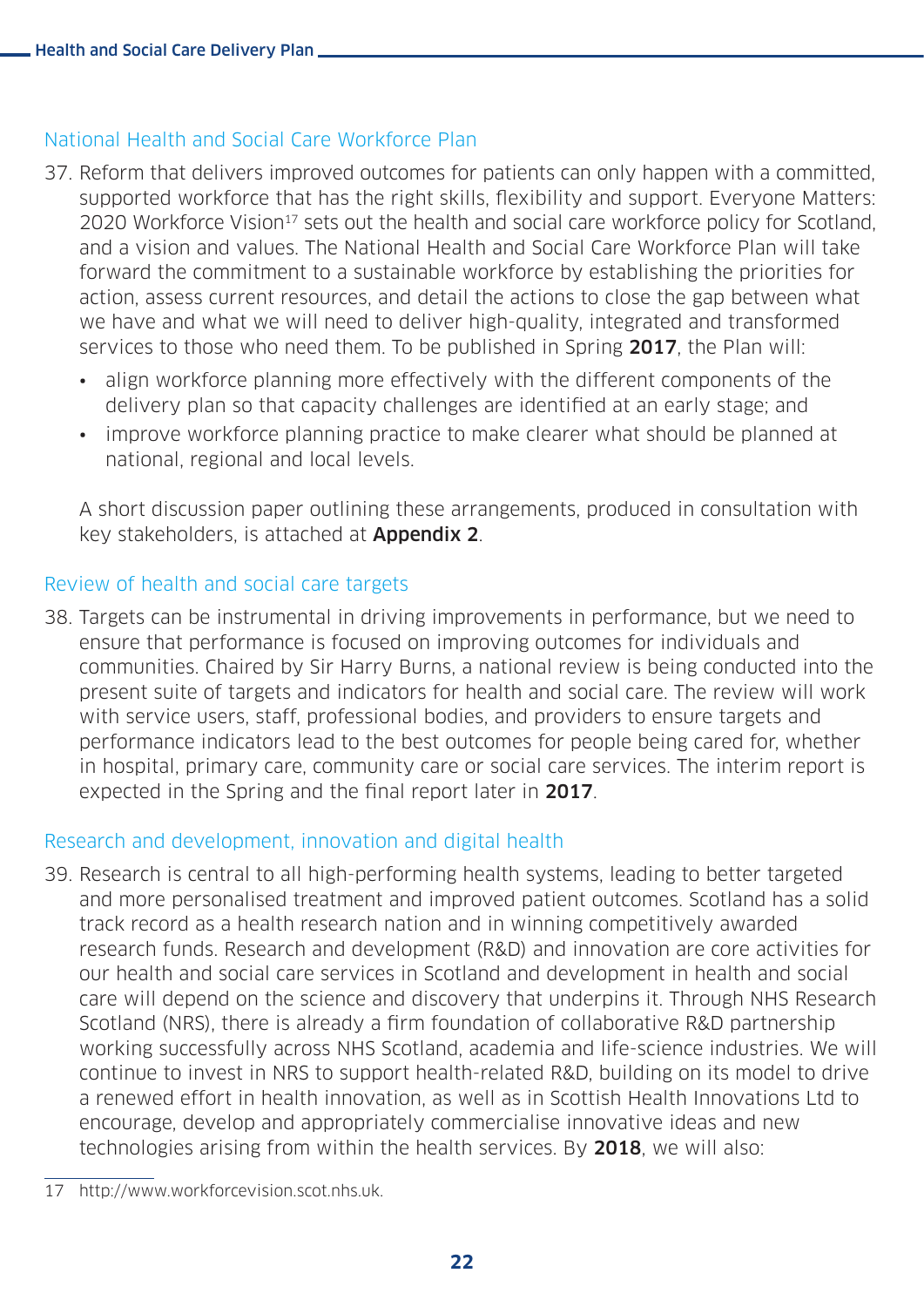- create governance structures to support a new, coherent and concerted effort on the promotion and exploitation of health-related innovation and new technologies for the benefit of the whole health service;
- develop regional innovation clusters to translate cutting-edge research and innovation into excellent individual health care; and
- support innovation and technology capacity-building at national, regional and local levels by facilitating, encouraging and empowering those who work in health and care to identify innovation challenges and develop partnerships to deliver solutions.
- 40. Digital technology is key to transforming health and social care services so that care can become more person-centred. Empowering people to more actively manage their own health means changing and investing in new technologies and services, by, for example enabling everyone in Scotland to have online access to a summary of their Electronic Patient Record. The time is right to develop a fresh, broad vision of how health and social care service processes in Scotland should be further transformed making better use of digital technology and data. There is an opportunity to bring together all IT, digital services, tele-health and tele-care, business and clinical intelligence, predictive analytics, digital innovation and data use interests in health and social care. This will be taken forward through:
	- a review led by international experts of our approach to digital health, use of data and intelligence, to be completed in 2017, which will support the development of world-leading, digitally-enabled health and social care services; and
	- a new Digital Health and Social Care Strategy for Scotland, to be published in 2017. that will support a digitally-active population, a digitally-enabled workforce, health and social care integration, whole-system intelligence and sustainable care delivery.

#### Engagement

41. Engagement with patients, service users, staff and their representatives, key stakeholders and volunteers is vital in delivering our plans. The public and all stakeholders must not only be aware of the broader context within which decisions about any service changes are taken over the coming years, but inform how those decisions are taken from a position of understanding both the challenges and opportunities facing us.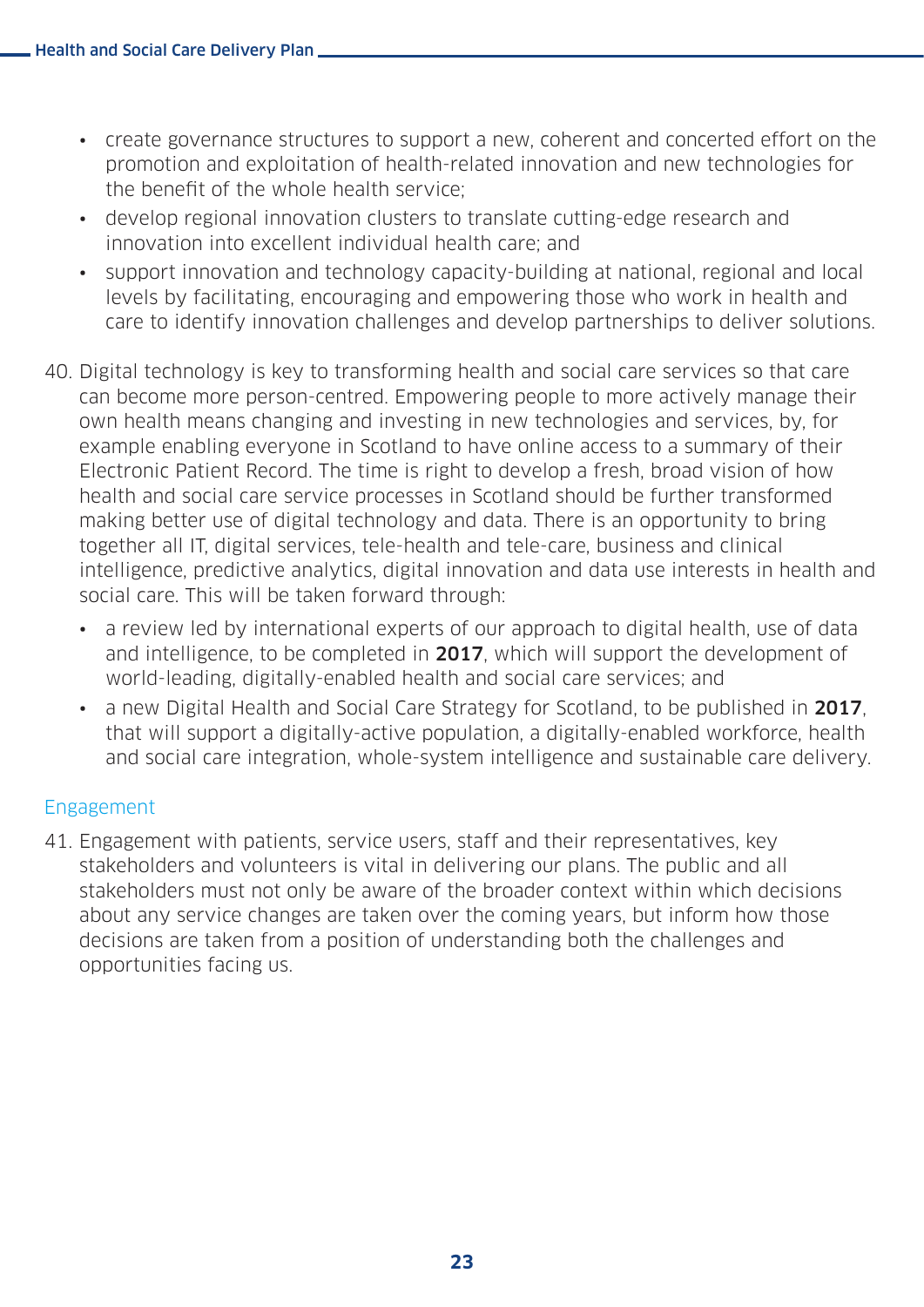- 42. There has already been huge engagement in developing health and social care integration, realistic medicine and through the National Conversation on Creating a Healthier Scotland18. The latter alone reached over 9,000 people through 240 events and engagements and with over 360,000 inputs through digital and social channels. Building on this work, the Our Voice framework<sup>19</sup> has been developed in partnership with NHS Scotland, COSLA, the ALLIANCE and other third sector partners to support people to engage, with purpose, in improving health and social care. The framework builds on much of the good work already underway at individual and local level to hear the voices of patients, their families, carers and unpaid carers, and involve them in improvement. We will explore ways in which Our Voice can support engagement on the work of this delivery plan through use of methods such as the national citizens' panel and citizens' juries.
- 43. Key to this will also be building on existing engagement mechanisms to ensure that all those who will be critical in delivering this change are fully involved in planning how it will take place. Work will continue with delivery partners across the public sector on how to take forward the different existing components of the delivery plan's activity, and this will be accelerated in the context of ensuring that the links between different activities are identified and opportunities for joint working maximised.
- 44. At the same time, it will be essential that engagement with the NHS Scotland workforce around this agenda is robust and makes full use of the potential of the workforce to drive this change. Through developing the National Health and Social Care Workforce Plan and as part of wider professional engagement, we will work with relevant organisations and bodies to ensure that the workforce needs of the future are identified early and fully and the contributions of the workforce to these workstreams are properly supported. In recognition of the established partnership working model in NHS Scotland, we will develop this work further in collaboration with trade union and professional organisations.

<sup>18</sup> <https://healthier.scot>/.

<sup>19</sup> [http://www.scottishhealthcouncil.org/patient\\_\\_public\\_participation/our\\_voice/our\\_voice\\_framework.](http://www.scottishhealthcouncil.org/patient__public_participation/our_voice/our_voice_framework.aspx#.WEk5e7lDTEo) [aspx#.WEk5e7lDTEo.](http://www.scottishhealthcouncil.org/patient__public_participation/our_voice/our_voice_framework.aspx#.WEk5e7lDTEo)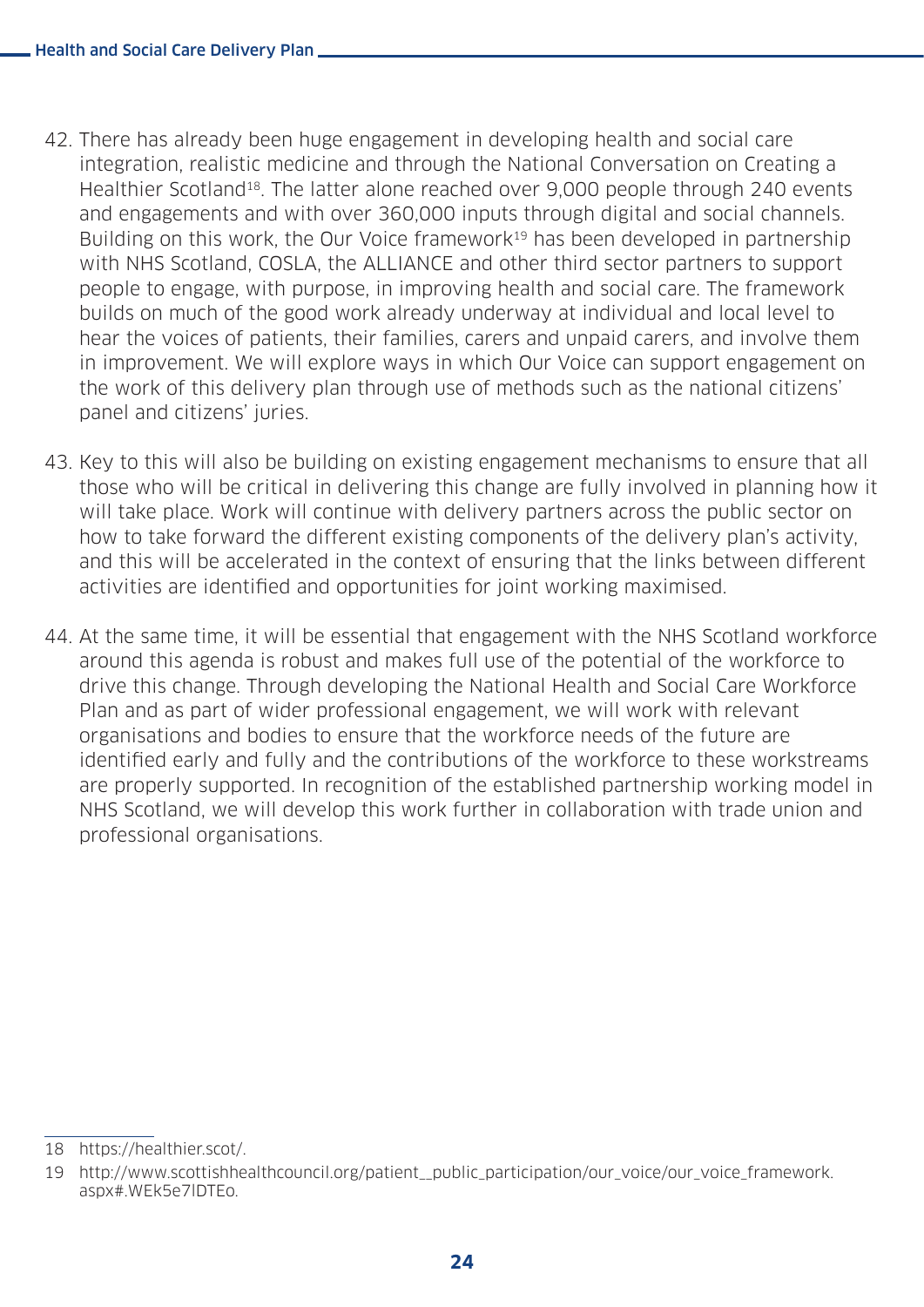## **How Will Delivery Of Our Plan Be Funded?**

- 45. Achieving long-term financial sustainability of our health and care system and making the best use of our total resources is critical to this delivery plan. We will need to deliver transformational change while managing increasing demand for services, inflationary pressures and the growing needs of an ageing population. This will require a short-, medium- and long-term focus on sustainability and value of services alongside reform.
- 46. Over the next five years, we will invest £70 billion of resources in our health and social care system. At the same time the impact of our demographics and inflation in pay and in prices means that we must increase our overall productivity. Health funding is expected to grow in resource terms by the end of this Parliament, with significant planned investment in areas such as primary care, mental health, social care, cancer and new elective capacity. Spending on primary care services is set to increase by £500 million so that it accounts for 11 percent of the frontline NHS Scotland budget by May 2021.
- 47. A financial plan will support this delivery plan, creating the environment and incentives for change, and supporting transition. This will ensure stability to maintain the quality of care, health of the population and best value from resources through:
	- providing dedicated funding to invest in the levers of change;
	- putting in place arrangements to support sustainable financial balance across the whole of NHS Scotland;
	- creating short-term financial capacity to allow time to deliver change through efficiencies in current ways of working;
	- supporting clinicians to make best use of resources through investment in costing and value tools to support shared decision making on clinical and financial evidence;
	- driving an early intervention and prevention approach across services; and
	- developing an approach to infrastructure and digital that supports the shift from hospital to community and primary care and works across the public sector estate.
- 48. The components within the delivery plan will be financially and economically assessed at key stages in their development, from initial scoping through to implementation, to create a comprehensive assessment of affordability and sustainability.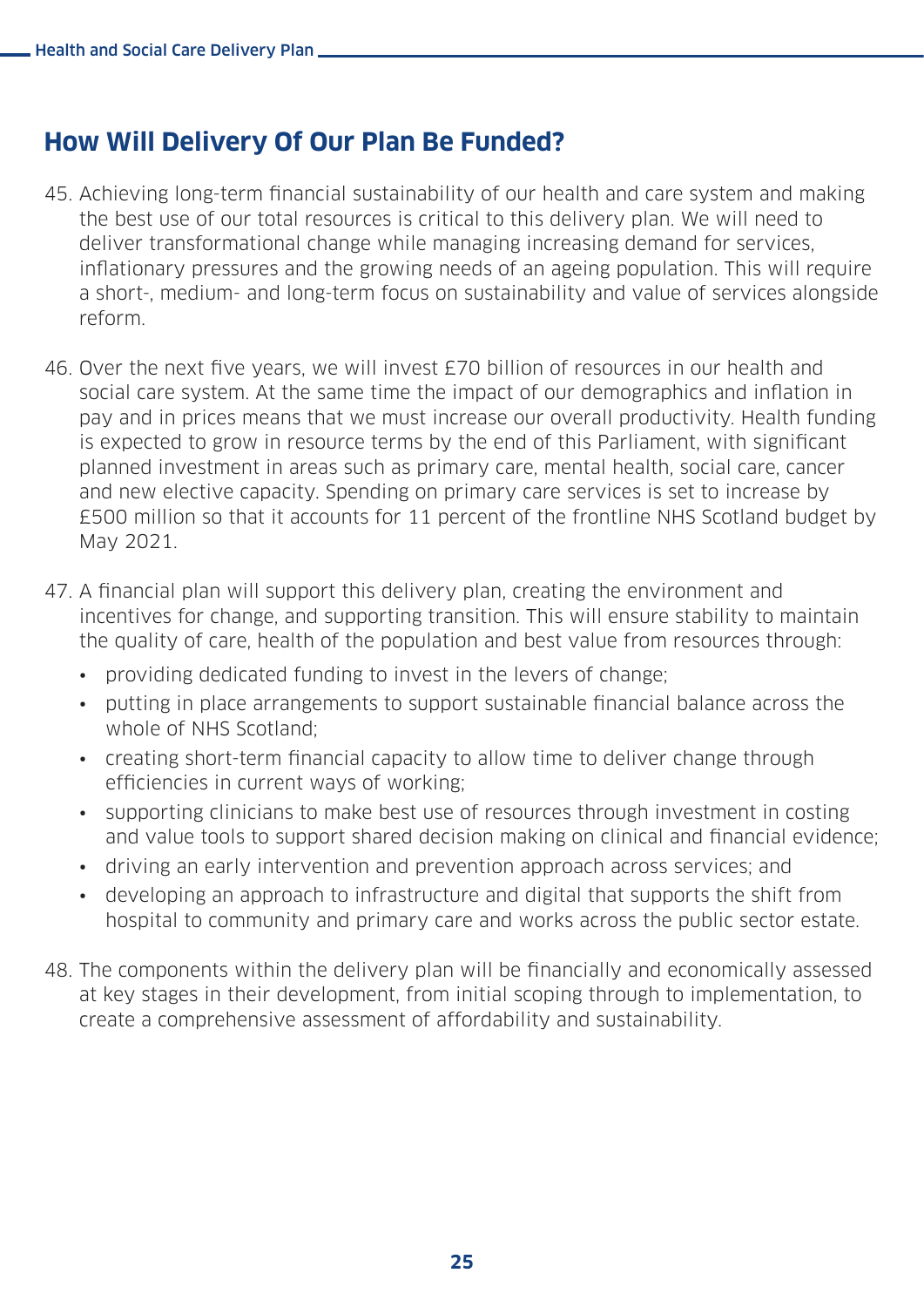## **How Will Delivery Be Tracked?**

- 49. It is crucial that the delivery plan does not remain a simple statement of intent, but a continuing process of monitoring, challenge and review. Every component of the delivery plan will continue to be tested for its fit with our strategic aims and how it supports shifting the balance of care towards community settings, managing demand, reducing waste, harm and variation, and delivering value from our total resources. We will challenge the expected levels of investment and levels of efficiencies in local, regional and national plans to ensure delivery of the aims of the delivery plan.
- 50. As part of this, a robust, integrated performance framework for the different components of the delivery plan will be developed for early 2017. Progress will be regularly reviewed to ensure that actions not only remain on track and anticipated outcomes can be fully realised, but that the delivery plan is updated with new measures as appropriate. It cannot remain a static document, but a way of continually assessing whether the measures and approach being taken are appropriate and sufficient to secure our Vision.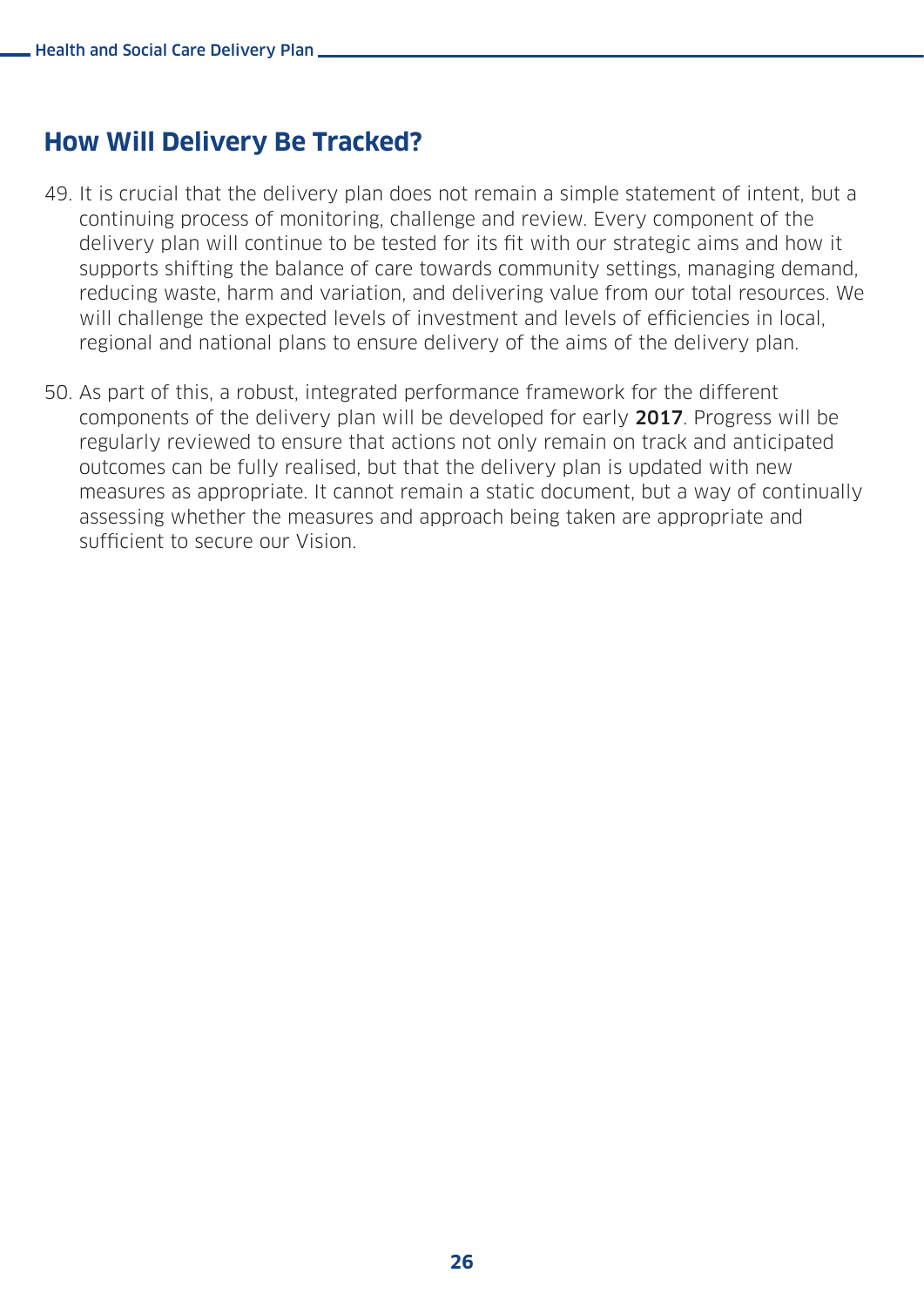## **Appendix 1: What Will Be Different in a Transformed Health and Social Care System in Scotland?**

#### What will be different for individuals

- People will be equal partners with their clinicians, working with them to arrive at decisions about their care that are right for them. They will be supported to reflect on and express their preferences, based on their own unique circumstances, expectations and values. This might mean less medical intervention, if simpler options would deliver the results that matter to them.
- People will be supported to have the confidence, knowledge, understanding and skills to live well, on their own terms, with whatever conditions they have. They will have access to greater support from a range of services beyond health, with a view to increasing their resilience and reinforcing their whole wellbeing.
- Health and social care professionals will work together to help older people and those with more complex needs receive the right support at the right time, and where possible, live well and independently by managing their conditions themselves.
- Hospitals will focus on the medical support that acute care can and should provide, and stays in hospital will be shorter. Individuals will benefit from more care being delivered in the community, and where possible, at home.
- Everyone will have online access to a summary of their Electronic Patient Record and digital technology will underpin and transform the delivery of services across the health and social care system.
- Children, young people and their families will benefit from services across the public sector – including health, education, social care and other services – working together to support prevention and early intervention of any emerging health issues.
- The diet and health of children from the earliest years will improve from coordinated and comprehensive nutritional support for children and families.
- There will be a significant reduction in the harmful impact on health of alcohol, tobacco and obesity, and our approach to oral health will be founded on prevention.
- People will have access to more and more effective services across the health system to support mental health, including the specialist services for children and young people. Mental health will be considered as important as physical health.
- People will lead more active, and as a result, healthier lifestyles.
- People will receive more sensitive, end of life support that will aim to support them in the setting that they wish. All those who need hospice, palliative or end of life care will receive it and benefit from individual care and support plans. Fewer people will die in hospitals.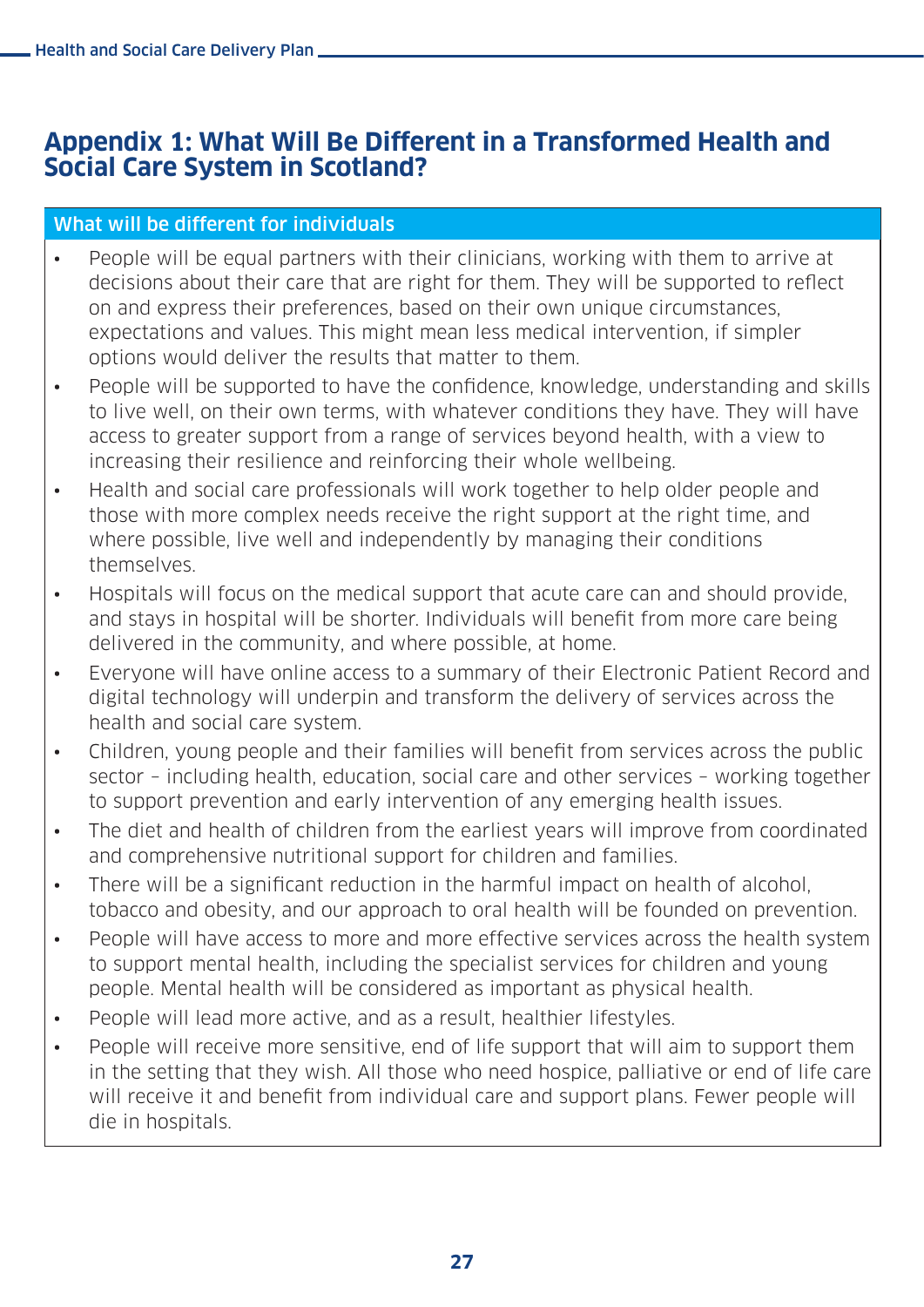#### What will be different for communities

- Most care will be provided locally through an expanded Community Health Service, avoiding the need to go into hospital.
- People will benefit from local practices and other community care with a wider range of available support. Practices will typically consist of complementary teams of professionals, bringing together clusters of health support and expertise. Communities will have access to quicker and joined-up treatment – this might be the GP, but supported by a team including highly-trained nurses, physiotherapists, pharmacists, mental health workers and social workers. GPs will take on a greater leadership role.
- Local practices will be able to provide more information and secure better advice for people locally without the need to attend hospitals to get specialist consultancy advice. That advice will be increasingly delivered locally.
- Families will receive more integrated and extended primary and community care for their children. There will be more home visits from health care professionals, including three child health reviews, and teenage mothers will receive more intensive and dedicated maternal support.

#### What will be different regionally

- Some clinical services will be planned and delivered on a regional basis so that specialist expertise can deliver better outcomes for individuals, services can be provided quicker and stays will be shorter. This will ensure that the services provided to people are high quality and the expertise remains as effective as possible.
- More centres will be provided to help NHS Scotland handle the growing demand for planned surgery, particularly from an ageing population. Such centres will allow medical professionals to become extremely skilled and have facilities to the highest standards. This will take pressure off other hospitals so there are fewer delays when urgent or emergency care is needed.

#### What will be different nationally

- There will be a national set of health priorities giving clear, consistent direction for how to improve public health across the whole of Scotland and a single national body to drive the priorities.
- Services and functions of the health service which can be delivered more efficiently at national level will be done on a 'Once for Scotland' basis.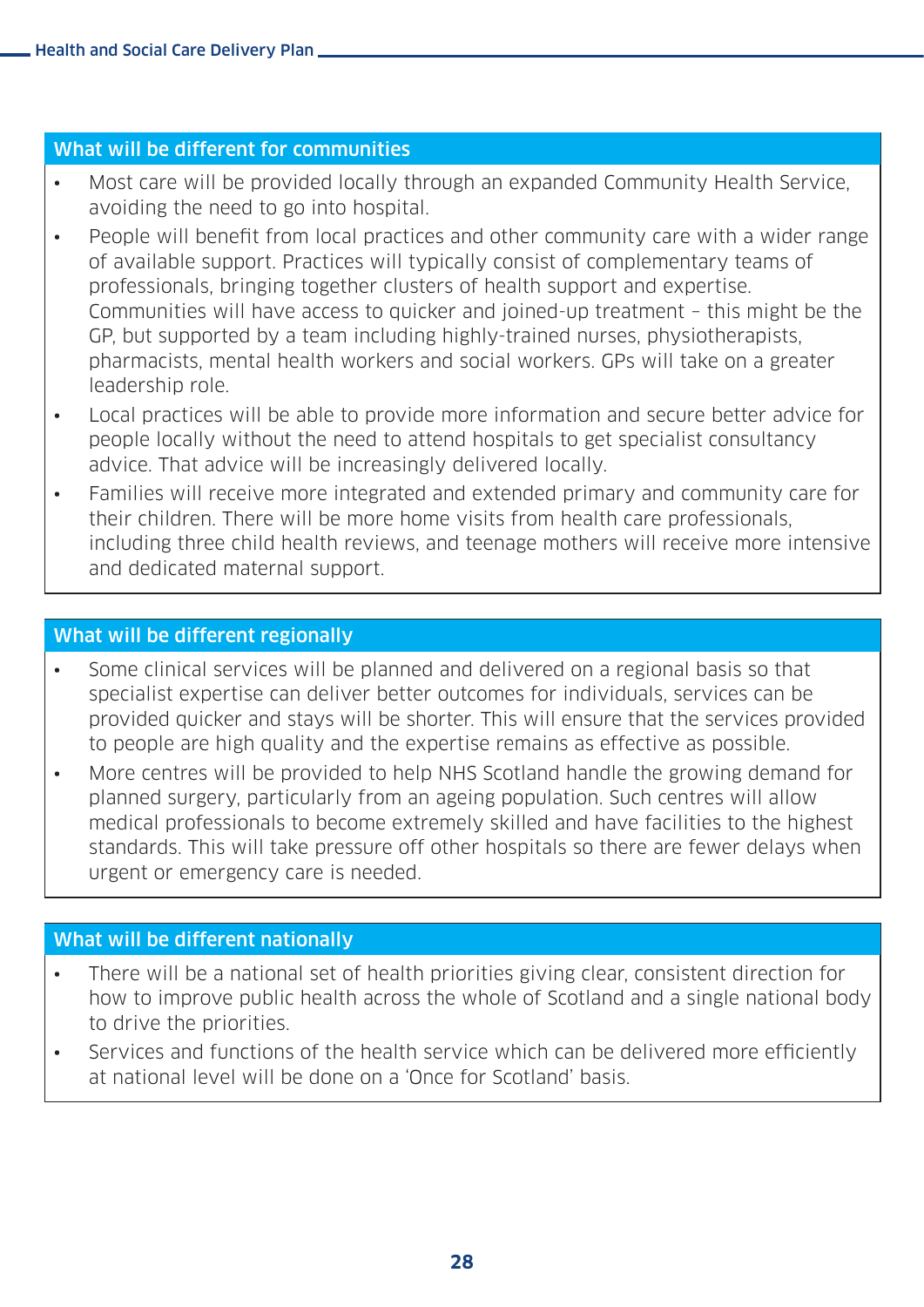### **Appendix 2: National Health and Social Care Workforce Plan: Outline Discussion Paper**

#### **Introduction**

- 1. This document sets out the initial arrangements for the production, in early 2017, of a National Discussion Document on workforce planning in health and social care. A consultation exercise undertaken at this stage will report back and a final version of a National Health and Social Care Workforce Plan will be published in Spring 2017. There are three distinct stages:
	- Outline Discussion Paper: setting out initial arrangements prior to -
	- the **National Discussion Document:** to be published in early 2017, leading to -
	- the National Health and Social Care Workforce Plan, to be published by Spring 2017.
- 2. This is a complex area which will need time for all relevant stakeholders to have an opportunity for real engagement in order fully scope the landscape, issues and levers in order to 'get it right'. The production of the Workforce Plan by Spring 2017 should be seen as an **intermediate** step and part of a developing and iterative approach, not an end in itself. The Workforce Plan will be the first in an **annual series** aimed at improving workforce planning practice, as well as developing more effective and informed intelligence.
- 3. The Workforce Plan will present an opportunity to: a) refresh guidance for production of NHS Scotland workforce plans; and b) introduce workforce planning to which provides an overall picture for health and social care staff. The current position is different for NHS Scotland and Health and Social Care Partnerships, but the two will become increasingly interdependent in delivering care across Scotland, linking back to the recent Audit Scotland report recommendations. This outline discussion paper, the forthcoming National Discussion Document and the Workforce Plan, therefore, seek to achieve a balance in referring to working planning as it applies across NHS Scotland, and social work and social care interests.
- 4. Health and Social Care Partnerships are expected to develop integrated workforce plans to ensure people get the right support at the right time from staff who not only have the skills but are working in the most appropriate setting. The Workforce Plan should, therefore, look to support this agenda.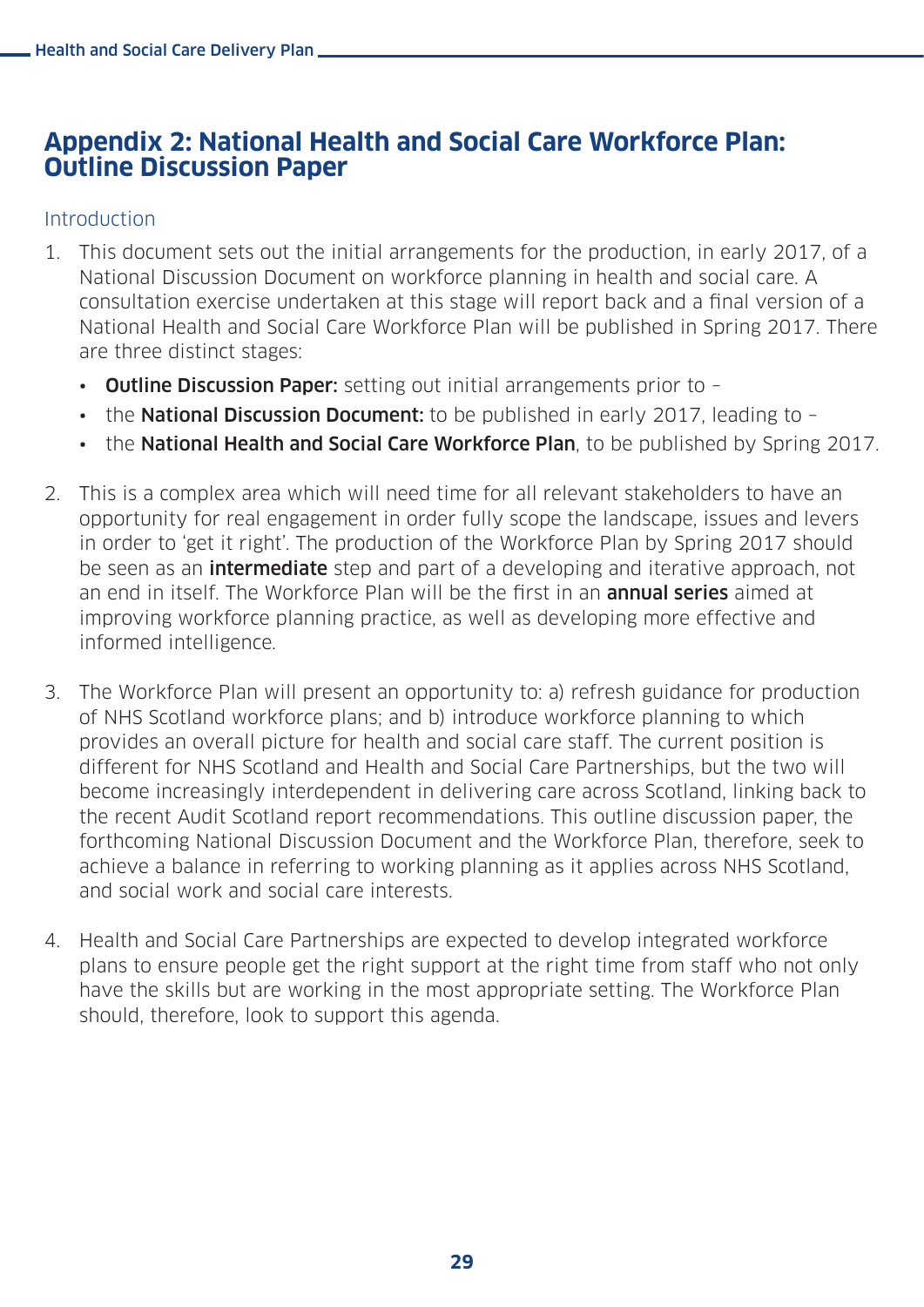- 5. The need for the Workforce Plan derives from the national and international context within which workforce planning in health and social care needs to take place. The incremental approach reflects the timelines required to deliver a changed workforce and the effects of changing demand, demography and generational perspectives on work/life balance and careers. While the Workforce Plan and subsequent annual Plans will be practically focused and useable, they must also read across to and be able to adjust to strategic areas of health and social care reform.
- 6. This paper describes outline arrangements, processes around engagement, and some of the context for this work.

#### Aim of the Outline Discussion Paper

7. The aim of this paper is to set out the intended actions reflecting the Scottish Government's Programme for Government commitment on workforce planning and to assure organisations within health and social care – including NHS Boards and the full range of employers in the social service sector – of their full involvement in the work being undertaken to realise this commitment.

#### **Objectives**

- 8. We are working to develop national and regional workforce planning through a Workforce Plan which helps deliver the direction set out in a range of strategic developments – among them this delivery plan as well as the National Clinical Strategy – while also reflecting progress in key areas of health and social care such as integration and self-directed support. To do this, we must ensure that all key stakeholders are able to contribute to and help to shape the Workforce Plan, so that it addresses their interests and issues.
- 9. As we work towards a Workforce Plan in 2017, we want to ensure a clear view for those responsible for workforce planning within health and social care services, on:
	- roles and responsibilities with regards to workforce planning, and in the production of the Workforce Plan itself, as well as current arrangements already in place;
	- Ministers' intentions to ensure better coordination of national, regional and local workforce planning against a complex and shifting health and social care background; and
	- how more consistent and coordinated workforce planning can help deliver better services and outcomes for Scotland's people.

The Workforce Plan will also provide an opportunity to consider integrated workforce planning arrangements, recognising differences in workforce planning practice between NHS Scotland, local authorities and other social service employers.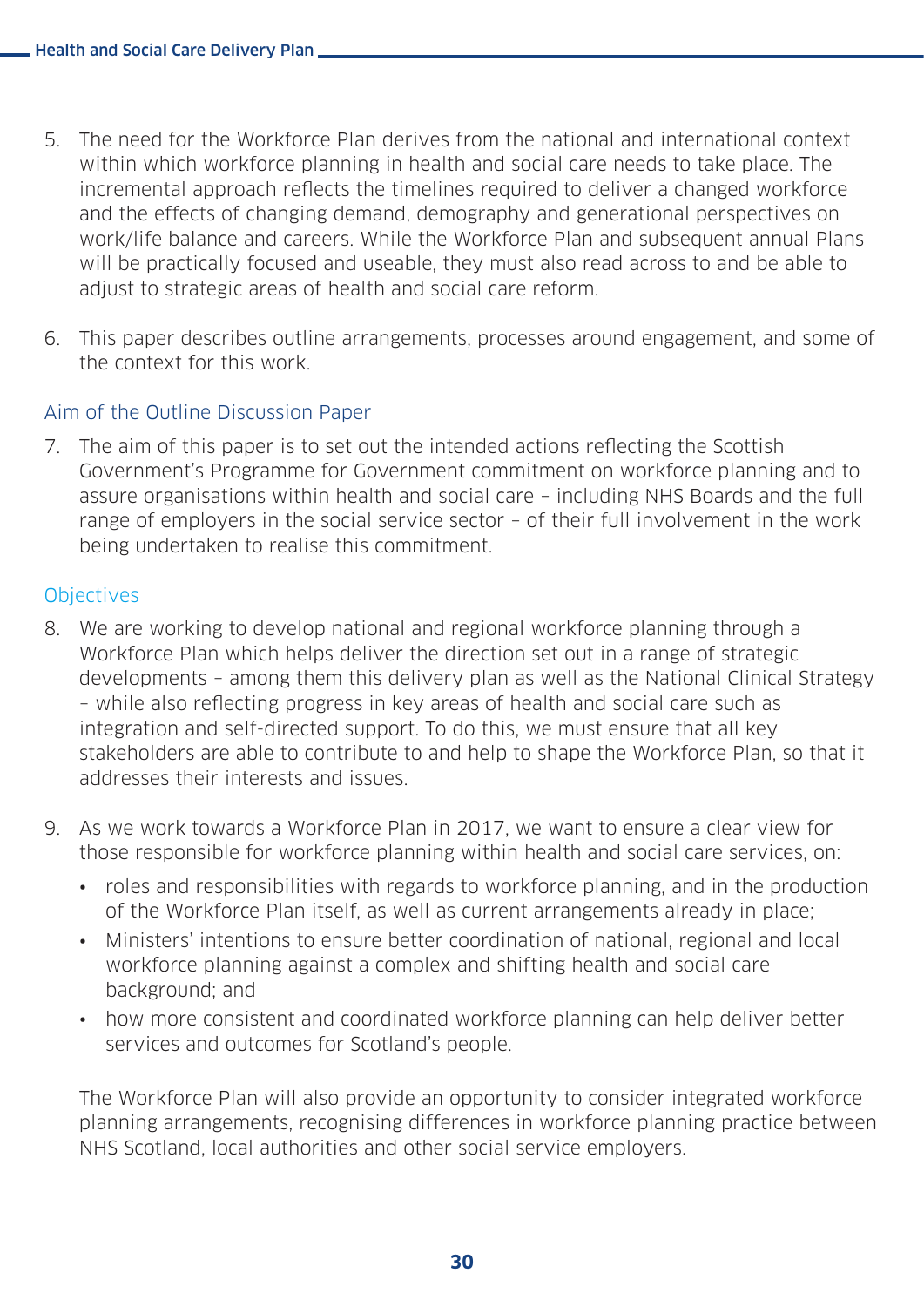#### Context

- 10. The need for a Workforce Plan stems from the Programme for Scotland commitments in relation to health and social care, as well as from Audit Scotland recommendations on workforce planning in relation to its recent findings on the public sector workforce<sup>20</sup>, health and social care integration<sup>21</sup> and on the NHS in  $2016^{22}$ .
- 11. It is important that the Workforce Plan should apply in an integrated context, covering the social care services sector, comprising a wide range of support and services and employing 130,000 NHS Scotland staff and over 200,000 staff across the third, independent and public sectors<sup>23</sup>. There is a statutory duty on NHS Boards to undertake workforce planning and this will continue to apply. We, therefore, expect the Workforce Plan to be:
	- **a strategic document**, setting out the workforce vision for health and social care services, the priorities to be taken forward, the assessment of current resources to deliver the vision, and actions to close the gap between what we have and what we will need;
	- apply at a national level, linking, as appropriate, to regional and local levels; and
	- active and useable, making coherent workforce planning links between national and regional activity and offering frameworks for practical workforce planning in both the NHS Scotland and social services sectors.
- 12. The Workforce Plan will consider how workforce planning is influenced by the following developments in health and social care:
	- public service reform and integration of health and social care, allowing space for NHS Boards, local authorities and Health and Social Care Partnerships to plan for the workforce for the health and social care system that Scotland needs, now and in future;
	- Progr.5ng plans for elective centres;
	- recommendations on workforce planning from Audit Scotland<sup>24</sup>:
	- the NHS Scotland Workforce 2020 Vision, Everyone Matters; and
	- approaches and methodologies in use which support development of services delivered by multi-disciplinary teams – for example, the Workforce Planning Guide by the Scottish Social Services Council, the NHS Scotland 6 Step Model, and local authority tools and guidance.

<sup>20</sup> [http://www.audit-scotland.gov.uk/report/scotlands](http://www.audit-scotland.gov.uk/report/scotlands-public-sector-workforce)-public-sector-workforce.

<sup>21</sup> [http://www.audit-scotland.gov.uk/report/health](http://www.audit-scotland.gov.uk/report/health-and-social-care-integration)-and-social-care-integration.

<sup>22</sup> [http://www.audit-scotland.gov.uk/uploads/docs/report/2016/nr\\_161027\\_nhs\\_overview.pdf](http://www.audit-scotland.gov.uk/uploads/docs/report/2016/nr_161027_nhs_overview.pdf).

<sup>23</sup> [http://data.sssc.uk.com/data-publications/22-workforce-data-report/128-scottish-social-service-sector](http://data.sssc.uk.com/data-publications/22-workforce-data-report/128-scottish-social-service-secto)[report-on-2015-workforce-data.](http://data.sssc.uk.com/data-publications/22-workforce-data-report/128-scottish-social-service-secto)

<sup>24</sup> "The Scottish Government, in partnership with NHS Boards and integration authorities, should share good practice about health and social care integration, including effective governance arrangements, budget-setting and strategic and workforce planning". [Audit Scotland – NHS in Scotland 2016-17].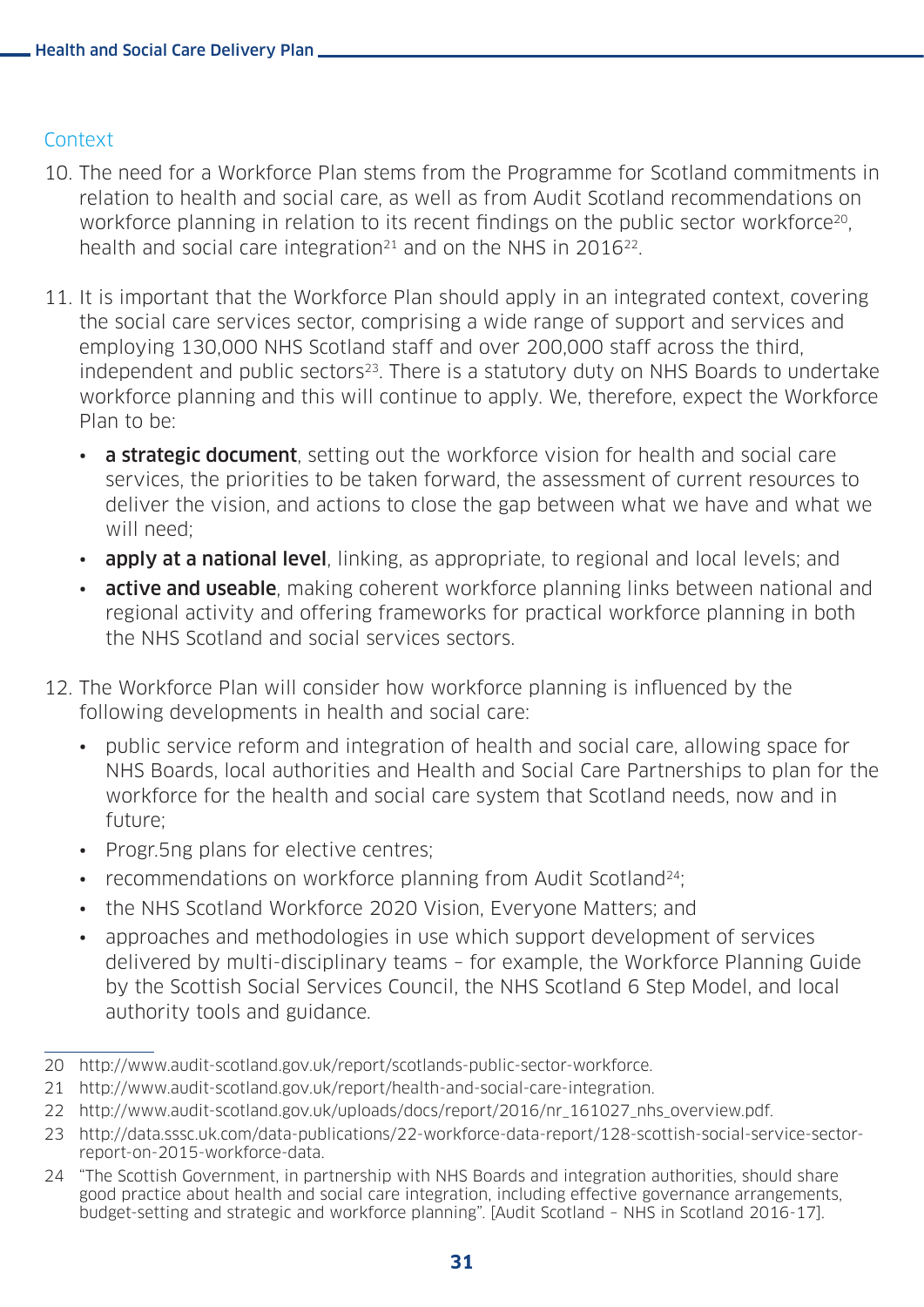- 13. In relation to meeting the challenging health and social care needs required, the Workforce Plan will:
	- set out a useable framework to improve current workforce planning practice;
	- clarify how workforce planning should take place nationally, regionally and locally across health and social care;
	- map and coordinate similarities and differences in workforce planning practice; and
	- harmonise, reconcile and share approaches where appropriate, while preserving what works well

#### Intended outcomes

14. The Workforce Plan will help to bring about:

- clearer understanding about respective roles and responsibilities on workforce planning;
- clearer understanding about the changes and improvements which need to be made and why;
- improved consistency, allowing for sharing of best workforce planning practice across Scotland;
- clearer evidence that robust workforce planning helps to deliver effective, efficient delivery of services and better patient/ service user/ client outcomes; and
- a longer-term view of the challenges in regard to capacity and capability of this workforce and the solutions we need to design now in response to these.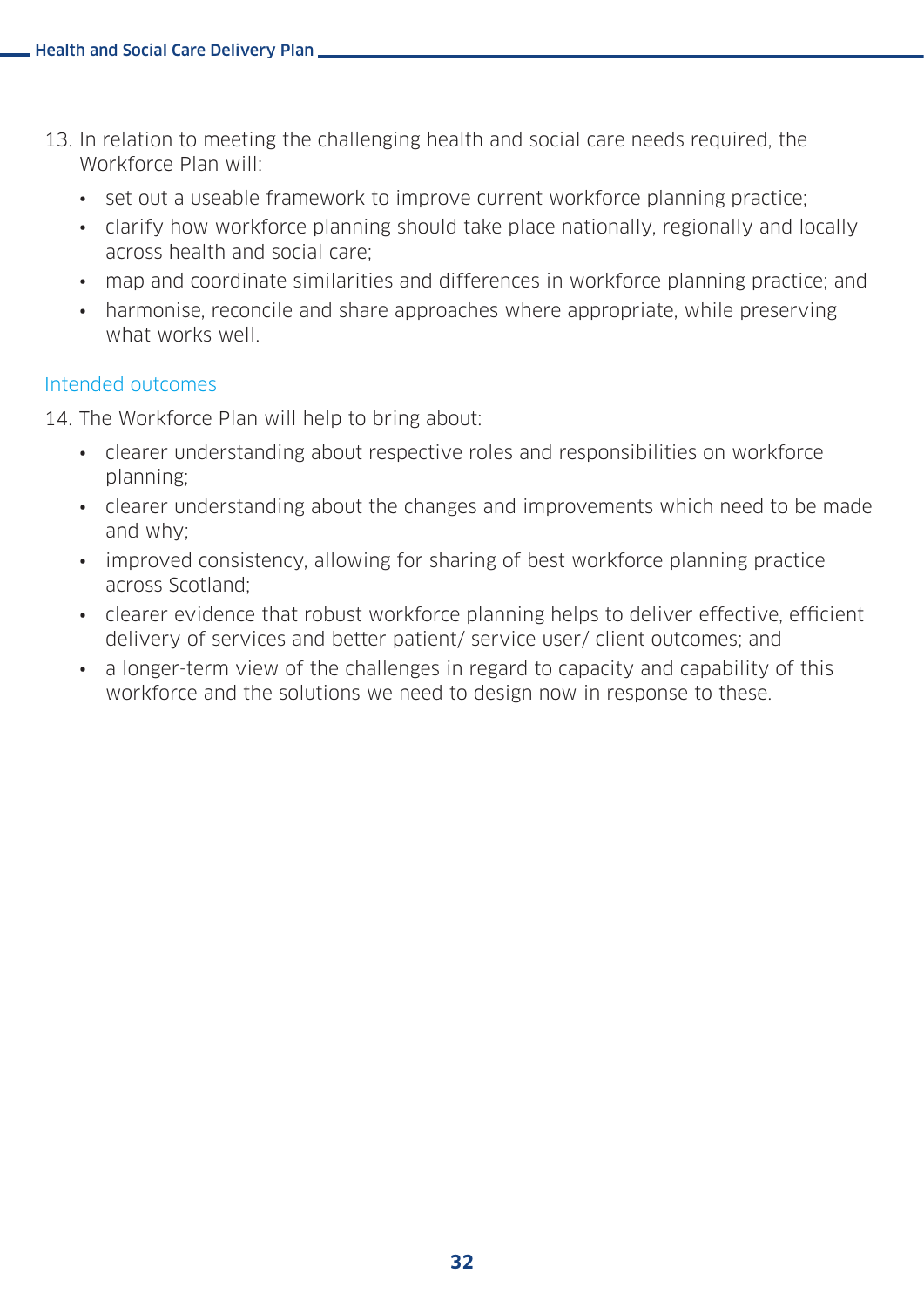#### Process for developing the Workforce Plan

- 15. An important first step will be to define and articulate the scale of the challenge and the scope of the Workforce Plan. Though NHS Boards are required to follow a single methodology, workforce planning practice can vary significantly. There is also considerable diversity in workforce planning practice between NHS Boards and employers in the social services sector. However, there are indications that workforce challenges are common to both, including: an ageing workforce and the need to provide care for a larger proportion of the population; increasing activity and demand on services; difficulties in recruitment for some hard-to-fill posts; the need to design multi-professional approaches to service challenges; and the availability and suitability of training and career pathways. Starting to be clearer about what can/should be dealt with nationally, regionally and locally will help.
- 16. Some workforce planning issues will require more pressing action. For the short to medium term, the Workforce Plan will need to:
	- for NHS Scotland, align workforce planning objectives with strategic policies, enabling capacity challenges to be identified before they become an issue;
	- improve workforce planning practice and issue more useable guidance to assist employers. This will apply across health and social care and, for NHS Scotland, will be specific about how this can be done at national, regional and local levels, recognising the key interest of Health and Social Care Partnerships in this development; and
	- examine how collecting, reporting and triangulating workforce planning information might be undertaken more efficiently, so we ensure it embeds with strategic and financial planning issues and translates into planned rather than reactive action. This might also be explored in an integrated context, given the range of different tools and resources available.
- 17. For the longer term, the Workforce Plan will need to develop a series of actions, perhaps set within a framework of tools accessible by different employers, allowing them to use these to build sufficient numbers of appropriately trained and qualified staff. This will involve exploring how to develop better intelligence through workforce analysis – being clear how a range of demand factors impact on supply. We will want to describe this in more detail as we move to publish the National Discussion Document in early 2017.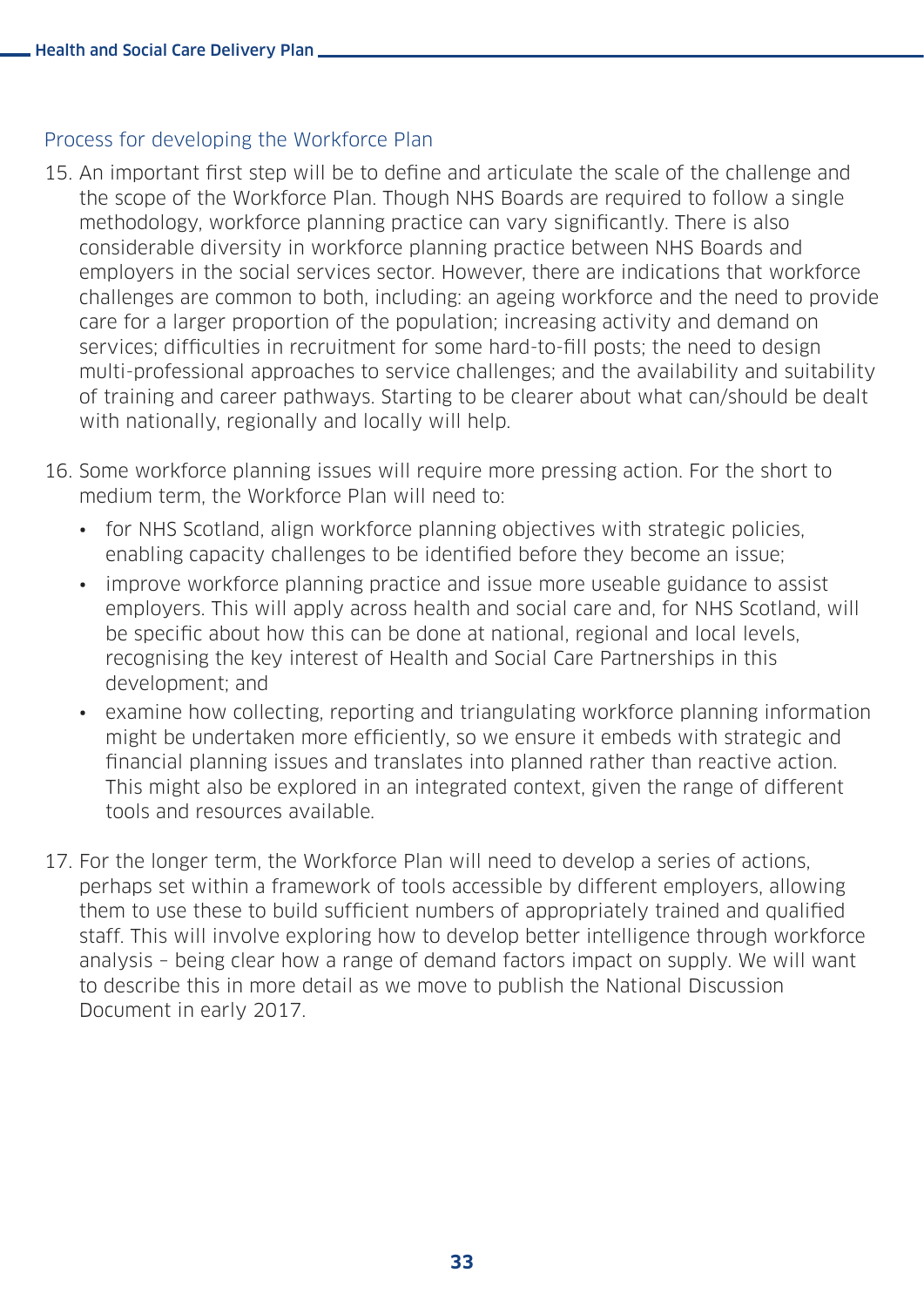#### **Timescale**

- 18. Designing a framework for workforce planning which can apply successfully to different sectors will take time. The arrangements for publishing the National Discussion Document and the Workforce Plan are:
	- in December 2016, issue this Outline Discussion Paper, seeking input in parallel from key stakeholders and consulting with COSLA and other key local government partners, NHS Management Steering Group, the Scottish Partnership Forum, the Human Resources Working Group on Integration and employer representative bodies such as Scottish Care and the Coalition of Care and Support Providers in Scotland. There will also be discussions with NHS Scotland and Health and Social Care Partnerships, professional bodies, representatives from the primary care sector and other professional stakeholders;
	- in **early 2017**, publish the National Discussion Document, aligning with other relevant publications/releases at that time; and
	- in **Spring 2017**, publish the National Health and Social Care Workforce Plan, which NHS Boards and employers in the social care sector can use to support development of their local plans, working with Health and Social Care Partnerships as appropriate.

#### Approach

- 19. The proposed new approach in the Workforce Plan will require roles and responsibilities in respect of workforce planning activity to be clarified and will involve:
	- i. forging closer links between and among:
	- senior managers in NHS Boards, local government and the social services sector responsible for strategic planning;
	- planners in NHS Boards, local government and the social services sector involved with implementing robust, progressive workforce plans, and aligning them with those for financial and service planning;
	- service managers, in a unique position to know the strengths and weaknesses of services to patients, service users and clients provided locally;
	- groups of health and social care professionals, whose views on achieving an optimum workforce balance will help build a workforce which will meet the future needs of health and social care;
	- trade unions across health and social care, whose input is key to creating the right working conditions for those professionals; and
	- ii. equipping NHS Boards, local government and the social care sector with the means to plan ahead effectively to ensure they have the right staff in the right place at the right time to provide safe, high-quality health and social care services for Scotland's people.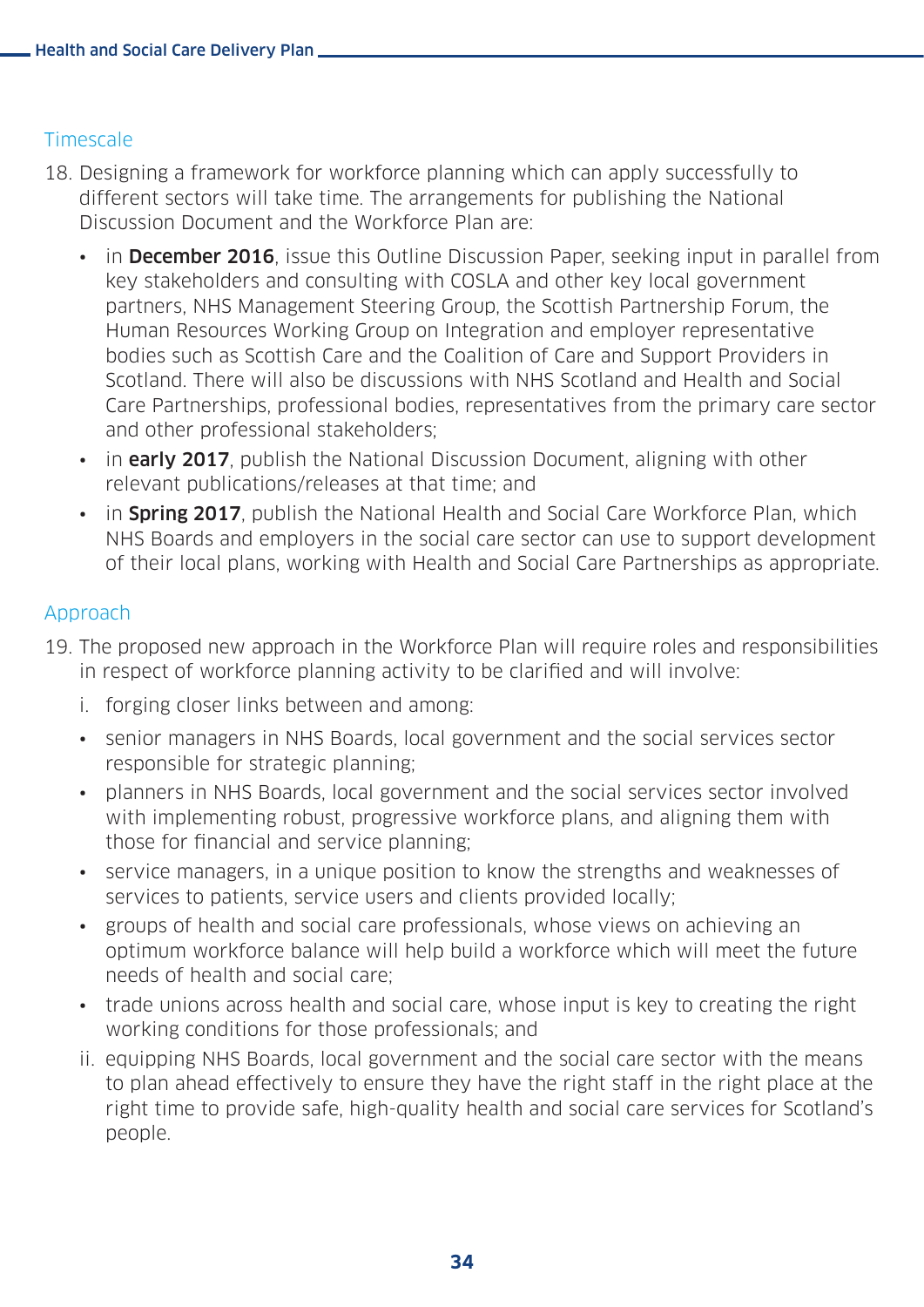#### Next steps

- 20. We want as far as possible to use the **existing** infrastructure to work towards a Workforce Plan by:
	- using this Discussion Paper and the National Discussion Document to invite constructive input, views and comment; and
	- visiting NHS Boards, Health and Social Care Partnerships, COSLA, local authorities and other social services employers to seek views, intelligence and support; and consulting the full range of stakeholders across the health, social care sectors, independent sector, trade unions and professional/regulatory organisations, educational institutions and other interested parties.
- 21. Arrangements covering governance, data and risks are currently being put in place to underpin the development of the Workforce Plan. These will ensure priority issues faced by the health and social care sector are addressed in a fully inclusive way. Once agreed, these arrangements will be shared with relevant parties.

#### **Challenges**

22. Some of the workforce planning challenges specific to NHS Boards and social services sector are outlined below.

#### NHS Boards

- 23. Building a more effective workforce planning network with NHS managers, including HR Directors and workforce planners in NHS Boards, is urgently required.
	- Nationally: we will hold early discussions with HR Directors about the establishment of a national workforce planning group, to be taken forward in partnership between Scottish Government and the service, to ensure there is clarity of responsibility, governance and expectation. Dialogue to facilitate and establish this will involve membership from the wider medical and non-medical professions. This group will also need to consider how best to involve Health and Social Care Partnerships and social care representatives on practical workforce planning issues. The group will require a work programme that is solution-driven, and will need an active and dynamic agenda that prioritises workforce planning challenges, linked clearly to national priorities.
	- Regionally: regional workforce planning already takes place in the North, West and South East/Tayside – but it is variable in scope. A more inclusive approach is needed to allow solutions to be designed across individual NHS Board boundaries. The discussions above could also consider how work should be grouped at regional level, to evolve regional approaches to particular capacity challenges.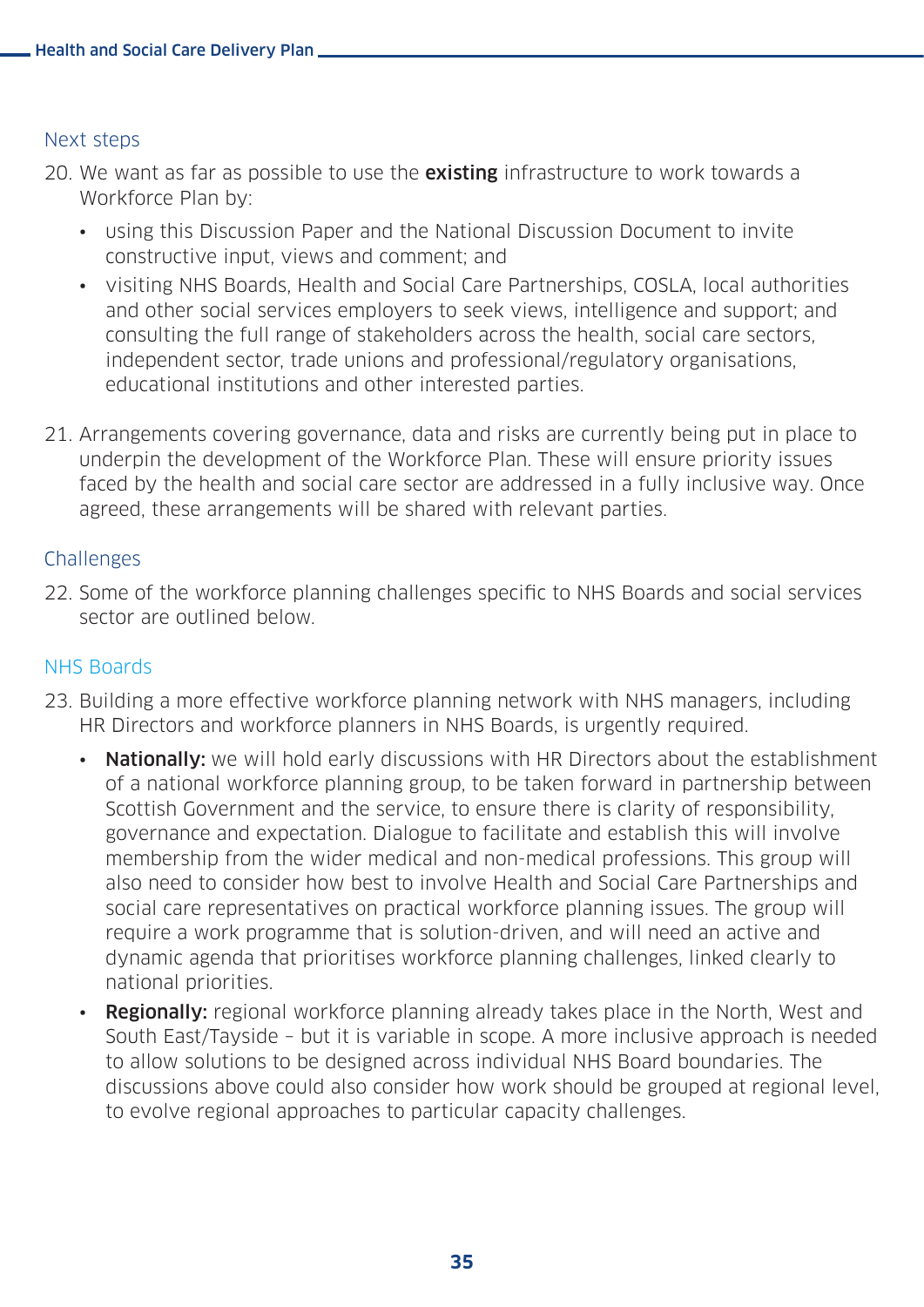• Locally: we need to maintain links with individual NHS Boards, local authorities and Health and Social Care Partnerships to ensure they are aware of and able to respond to the challenges in the Workforce Plan.

#### Social care employers

- 24. The Workforce Plan will need to recognise and address the challenges faced by the social services sector in recruiting and retaining the staff needed to deliver social care services. It will need to be relevant in different contexts, and achieve a 'fit' between existing workforce plans within health and social care (including NHS Boards, Health and Social Care Partnerships and local authorities).
- 25. Opportunities for joint working on this topic should be explored to minimise duplication of effort. It may be possible in future, for example, to consider the scope of Health and Social Care Partnership and NHS Board workforce plans so that they apply in more focused ways to different parts of the workforce – for example, the workforce delivering community health and social care services, and the workforce which delivers acute sector services. There will be opportunities to look at these issues in the National Discussion Document in early 2017.
- 26. It may be appropriate for the social care services sector to consider: whether it might build national and regional approaches into its workforce planning; and how local flexibility can best operate (particularly in the context of local government). Discussion on this will require further engagement within the social care sector, specifically involving local government and its representative organisations. In the social services sector it is understood that most, if not all, organisations take decisions about workforce planning at senior level and collect data on current:
	- staff numbers and costs;
	- vacancies; and
	- training activity.

Most organisations use this data for budget setting, day to day management and planning for short term needs. However relatively few use workforce planning tools – the most widely used being the Scottish Social Services Council Workforce Planning Guide<sup>25</sup>

<sup>25</sup> <http://learningzone.workforcesolutions.sssc.uk.com/course/view.php?id=25.>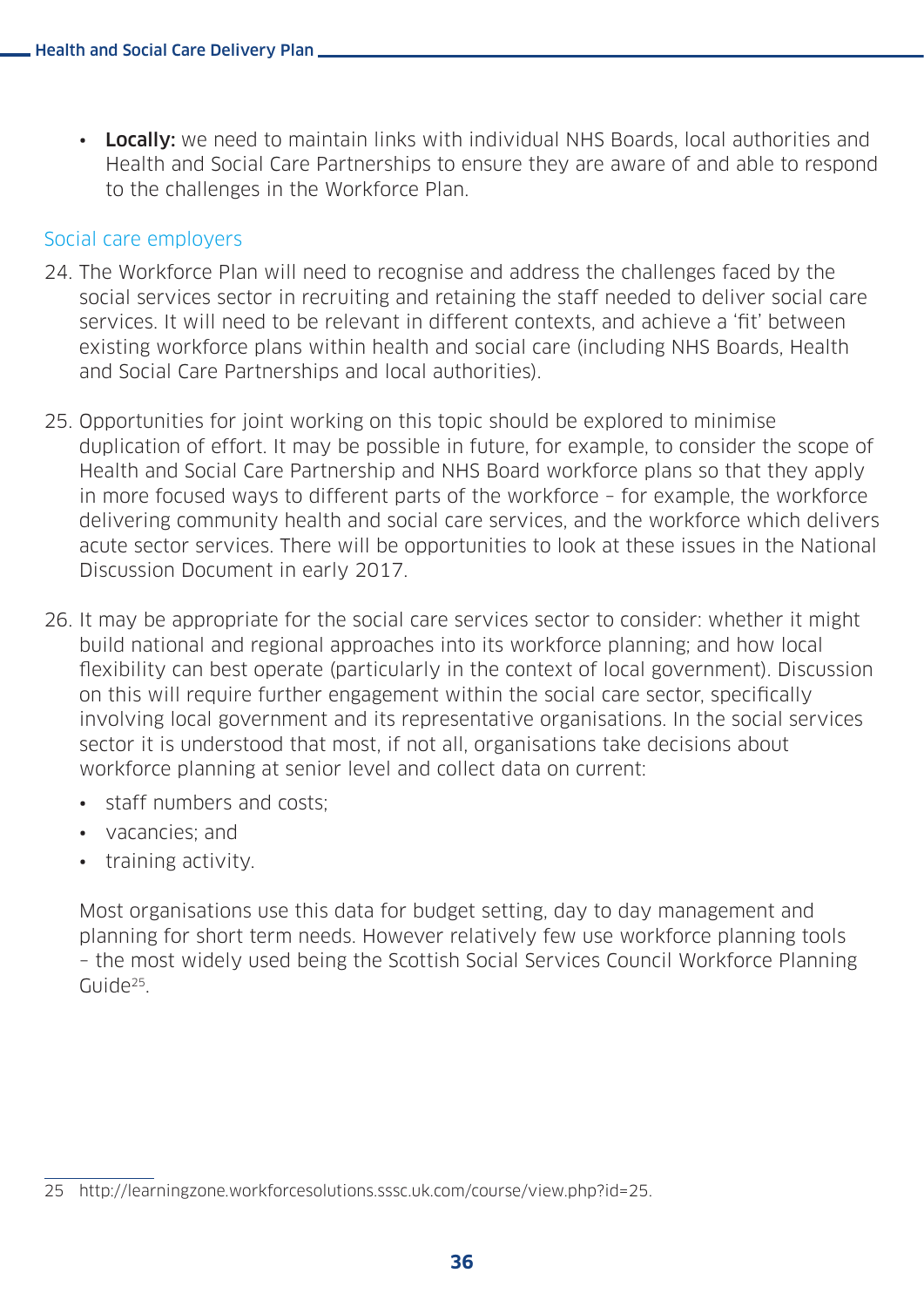27. There is acknowledgement within the social service sector<sup>26</sup> about the urgency of workforce planning issues in light of demographic effects (such as ageing workforce) which influence the ability to plan ahead, the reliance of forecasting on available budgets and the daily effects of service changes (with consequences in planning for workforce). There are strong interconnections between workforce planning and pay, recruitment and retention and a range of other factors. It is clear that this will require an integrated approach not only to planning for services but also to workforce planning. This will require a systematic approach informed by accurate, coordinated and relevant data, allowing available capacity to be deployed flexibly.

#### Health and Social Care Partnerships

28. Although Health and Social Care Partnerships are required to complete integrated workforce development plans, not all have yet been completed and there is some variance in their contents. The position of Health and Social Care Partnerships is relevant here too. Although Health and Social Care Partnerships are not employers themselves, they are tasked with managing joint budgets to provide integrated health and community care services in the most effective way possible. They will play a key role in shaping workforce demand and in supporting 'intelligent forecasting', which should be reflected in both NHS Scotland and social care services workforce planning.

#### Discussion

29. We plan to contact all NHS Boards, COSLA and Health and Social Care Partnerships as we engage on developing the National Discussion Document. While aims and expectations depend on effective communication, we are realistic about the audience we can achieve in the limited time available. All are important and will need good reason to invest in facilitated time.

<sup>26</sup> "Recruitment and Retention in the Social Service Workforce in Scotland" – Shona Mulholland, Jo Fawcett and Sue Granville (Why Research).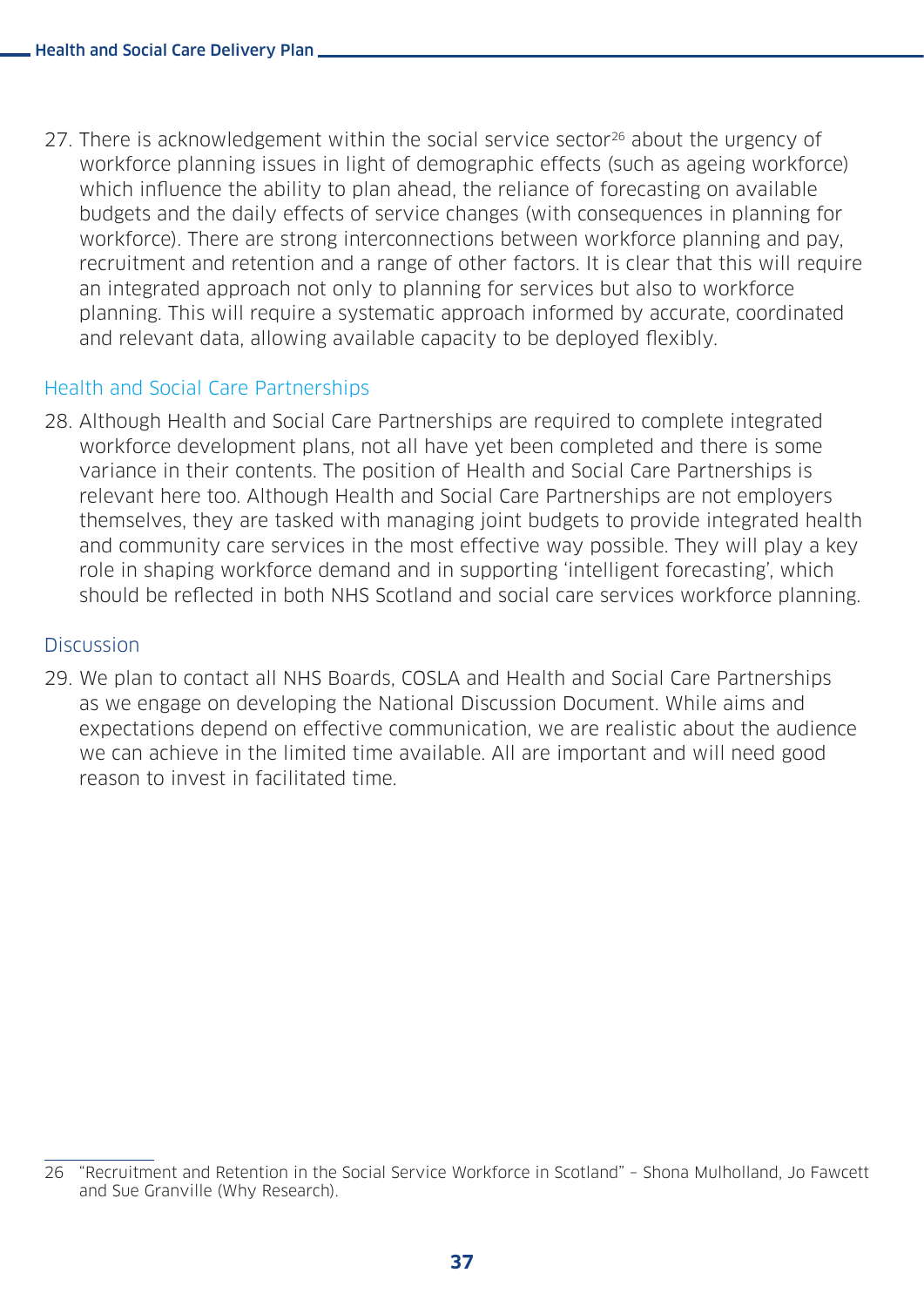- 30. We will aim to involve the following professional staff groupings, principally through their existing representative bodies but also, where possible, individually:
	- staff side representatives including Scottish Partnership Forum, the Society for Personnel and Development Scotland, Unison, Unite, GMB, the Royal College of Nursing, the Royal College of Midwives, and the British Medical Association;
	- the HR Working Group on Integration;
	- COSLA;
	- NHS Boards and local government (through SOLACE);
	- Health and Social Care Partnerships;
	- HR and SP Directors:
	- Medical Directors:
	- Nursing Directors;
	- Chief Social Work Officers;
	- Finance Directors:
	- service managers;
	- workforce Planners in NHS Boards regional and local and in local authorities;
	- recruitment managers;
	- service planners, including for acute and elective services, as well as representatives from local cancer planning groups and other condition-specific groups (such as the National Advisory Committee on Stroke);
	- clinicians and health and social care professionals;
	- NHS Education in Scotland, Scottish Social Services Council and other regulatory and educational interests;
	- the Royal Colleges; and
	- social care employer representatives bodies the Coalition of Care Providers in Scotland, Scottish Care and others.
- 31. We will communicate with the groups outlined above in various ways, including:
	- tapping into planned meetings of existing committees, boards and other gatherings as appropriate, rather than setting up new structures;
	- assessing whether 'roadshow'-type events with regional/board variations taking account of local issues – may be useful;
	- holding specific small events or workshops informal and flexible, with few attendees but lively discussion;
	- organising more formal meetings, with presentations followed by discussion; and
	- facilitated discussion, at events such as Strengthening the Links.